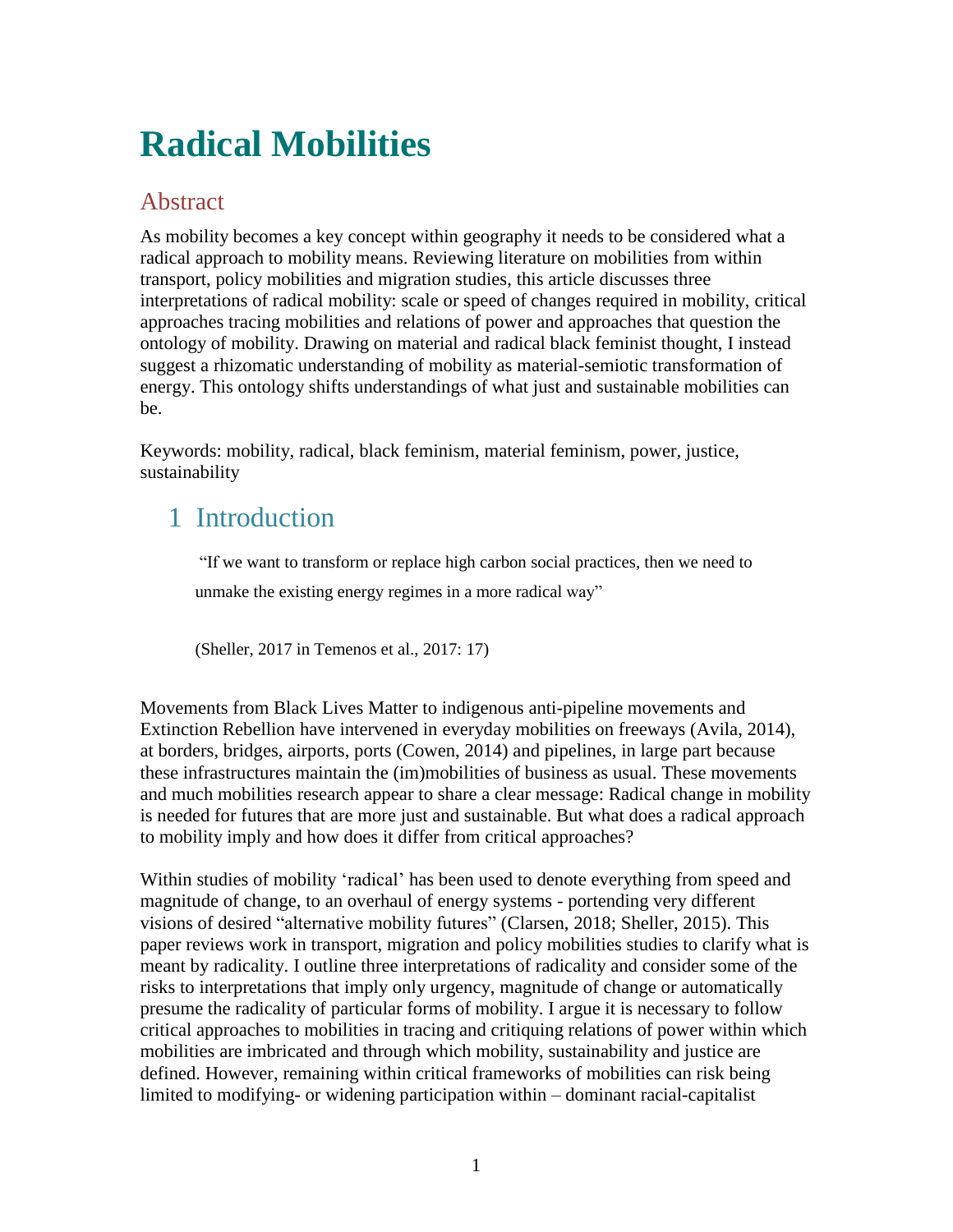hierarchies of value, liberal notions of mobile subjectivity and mobility justice. I suggest, alongside material feminisms and radical black thought, that a radical approach entails a refusal of ontological divisions between materiality and meaning (Barad, 2010; Barad, 2013), racial-capitalist forms of valuation and liberal constructions of individualised subjectivity, freedom and blackness as a category of (devalued) difference (Ferreira da Silva, 2017a; Mbembe, 2018).

This paper suggests definitions of radicality within geographies of mobility. The wider question of what radical means in human geography has been debated for decades. It has been asked what radical geography has been (Peet, 2000; Peake and Sheppard, 2014), needs to be (283Collective, 2008; Esson et al., 2017; Chouinard, 1994) and must be (Gibson, 2014; Springer, 2014; Harvey, 2017). As mobility has become increasingly lauded as a core concept in geography as well as history and sociology (Clarsen, 2018: 114) there is a need to articulate more carefully what a radical mobility might mean. This is a complicated task, when mobility itself encompasses so disparate an array of practices, phenomena and processes from everyday movements of people and materials, to migration (Blunt, 2007; Gorman-Murray, 2009; King, 2012; Schapendonk et al., 2018), logistics (Cowen, 2014) and policy mobility (Peck, 2011). Conceptual framings vary when mobility is studied in sub-disciplines ranging from geography, sociology, social theory and public health to psychology, transport, media and communications, migration and policy studies (Clarsen, 2018).

As a paradigm of thought, it could be argued that the 'new mobilities paradigm' (Sheller and Urry, 2006) and precursors to this work on power and mobility (Massey, 1993; Cresswell, 1999; Cresswell, 1993; Creswell, 2006) was always intended to be radical. At its root, it was a transformative call aimed at sedentarist social science and its purported emphasis on fixed and bounded categories of analysis: Individuals, places, cities, communities, nations (Blunt, 2007; Hannam et al., 2006). The radicality of this move was understood as a shift towards a mobile metaphysics replacing 'roots' with 'routes' (Gustafson, 2001; Frello, 2008; Massey, 2005) recognising the (im)mobilities which constitute spaces, cultures, subjectivities and relations of power in a world increasingly on the move. Rather than take the radicality of the new mobilities paradigm as given, I argue there is a need to be more explicit about how the notion of radicality is employed and what theoretical understandings of mobility and power are relied upon. I do not aim to review the sheer breadth of mobilities literature, nor produce an exhaustive review of theories of power and mobility as these tasks have been taken up elsewhere (Schwanen, 2015c; Jensen, 2011; Doughty and Murray, 2016; Blunt, 2007; 2017; 2016; Cresswell, 2010a; 2012; 2014; Merriman, 2015; 2014; 2016). Instead, this paper focuses on the gaps and possibilities foreclosed when assumptions around mobility and power are left unquestioned.

Rather than presume particular movements, technologies, speeds or lineages of thought as inherently radical, I take a definition of radical that follows its etymology back to (rhizomatic) roots. As opposed to tree roots with a single taproot, rhizomes are subterranean networks constructed by bulbs and tubers which are simultaneously a food source and organs of asexual reproduction. Rhizomes are thus not fixed origins, but the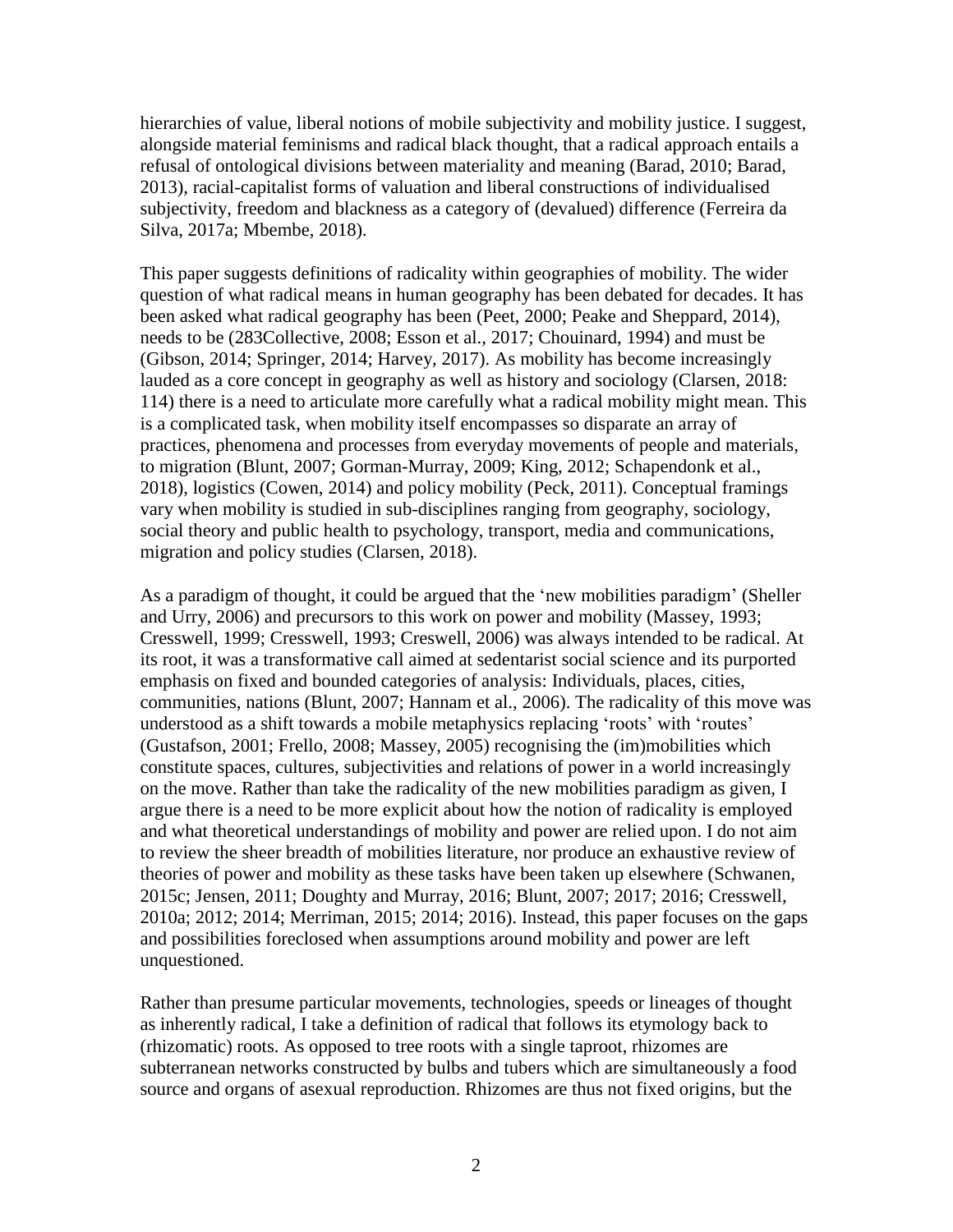(Deleuze and Guattari, 1987) processual networks of matter-meaning that constitute mobilities. This interpretation of radicality moves away from the search for a single structural determinant, origin or diagnosis of injustices and unsustainability of contemporary mobility, and towards seeing mobility as a form of power (Bærenholdt, 2013) enacted through material-semiotic metabolisms. I use this understanding of radicality both as an approach to reviewing literatures on mobilities – to map ontologies of mobility, theories of power and assumptions of value and subjectivity rooted within studies of mobilities and their effects (section I, II and III) and to suggest a particular political ontology of rhizomatic mobility (section IV). This radical rhizomatic approach draws on radical black thought and material feminisms to refuse binary divisions between materiality and meaning, the valued and devalued and thinks mobility otherwise; as a form of death or material-semiotic transformation of energy. Within this ontology of mobility, justice and sustainability become difficult to disentangle, and are not achieved *after* the fact through enhanced inclusion, modification of policy or circulations - but are immanent to mobility itself.

The paper is structured as follows: Section I discusses mobilities approaches in which radicality is understood as magnitude or speed of change, while largely leaving unquestioned the relations of power entangled in mobilities. In Section II, I turn to studies which critically assess how power relations structure mobility and yet do so largely to critique and explain the status quo rather than rethink the onto-epistemology of mobility. Section III outlines perspectives in which power is seen to operate through mobility and its very definition. In Section IV I outline a rhizomatic radical mobility: Remaking global mobility in this radical vein requires a refusal and reconfiguration of the root ontoepistemological presumptions of what mobility is, what and who is mobile, how and why (Schwanen (2017) in Temenos et al. (2017)).

## I Radical in speed, scale or technology

In this section I outline studies of mobilities in which the term radical is either automatically attached to particular technologies or is used to refer to the magnitude and speed of changes required to shift towards more sustainable and just mobility. In contrast to critical approaches to mobility (discussed in Section II) and approaches that question the ontology of mobility (in Section III) or rethink mobility otherwise (Section IV), there is little analysis or critique of how mobilities are imbricated in relations of power. Without this critical analysis, dominant understandings of mobility, sustainability, social difference and justice are presumed and 'radical' is employed as a shorthand to imply particular technologies, magnitudes, speeds or scale of change within largely the same paradigms of thought. There is a risk then of simply of maintaining – or only 'greening' and modifying somewhat – mobility systems that maintain possessive individualised, notions of subjectivity and freedom, racial-capitalist hierarchies of valuation and a division between materiality and meaning that imply silo understandings of sustainability and justice.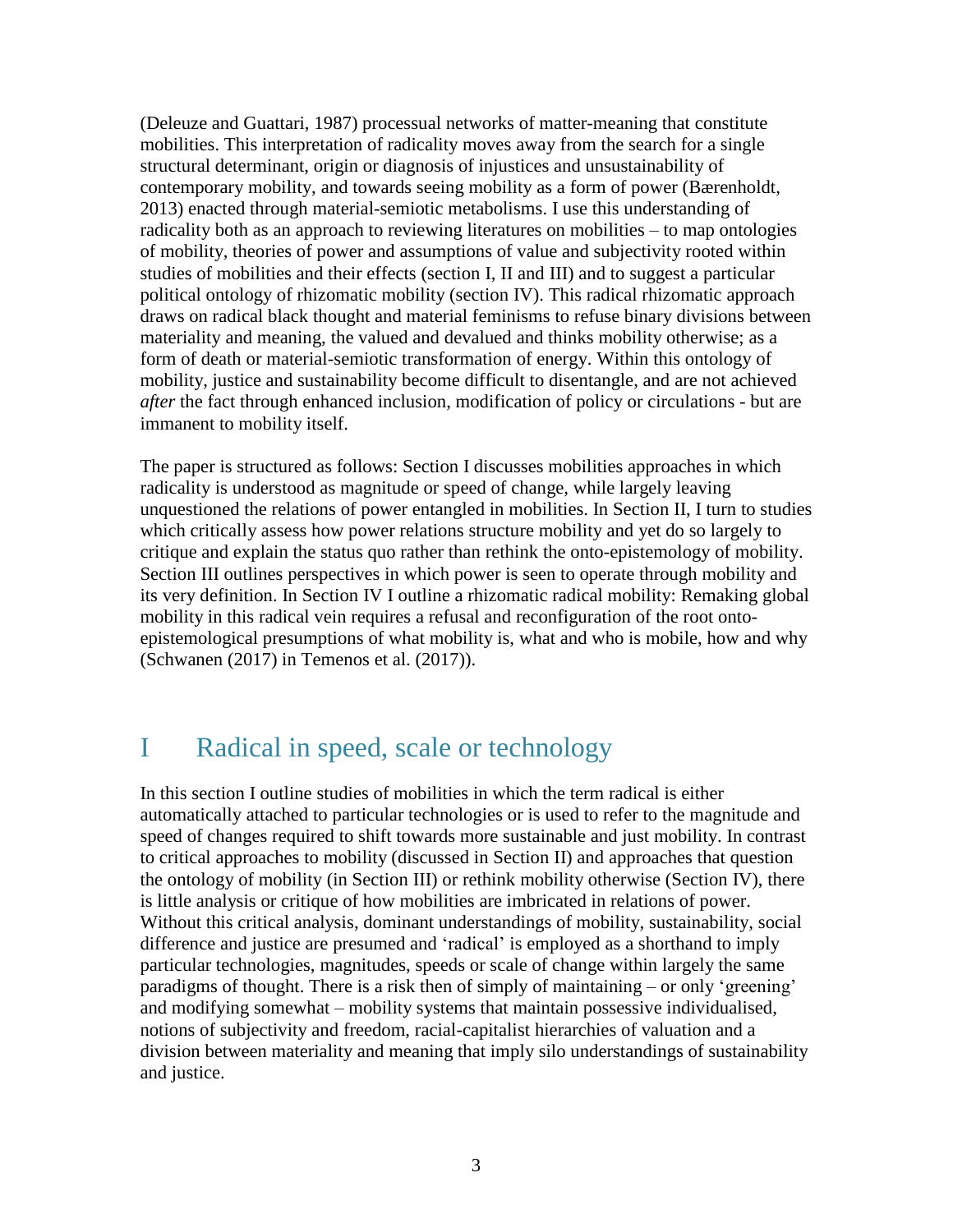Within transportation studies, for example, *radical* has been used to refer to the scale and speed of reductions in transport's impacts. Pollution, traffic accidents and physical inactivity associated with automobility are linked to increasing levels of mortality and disease (Woodcock et al., 2009; Sallis, 2016). With a quarter of global energy-related greenhouse gas emissions associated with transportation (Geels, 2012; Sims R., 2014; Creutzig et al., 2015) and the sector still predominantly dependent on fossil fuels, urgent and dramatic changes are required to mitigate a climate crisis. Calls for radical change then include everything from maintenance of a regime of private automobility but with 'radical changes' (Vergragt et al., 2017: 16); a revolution towards fully automated vehicles and mobility as service provision (McKinsey, 2019; Dhawan et al., 2019); transportation fuelled by 100% renewable energy systems (García-Olivares et al., 2018) or paradigm shifts including reducing the need for transport (Banister, 2008). It is clear that the word radical when used to imply the scale or speed of change, can imply substantively very different visions of future mobility.

There is, however, a militaristic hue to notions of urgent 'mobilizing!' (Pignarre and Stengers, 2011) risking TINA (there is no alternative) and techno-managerial solutions based on unquestioned definitions and assessments of the problem and its purported solutions. Urgency can create hierarchies between the immediately necessary – such as reducing emissions - and that which is relegated to the merely desirable (Olson, 2015) – such as mobility justice (Mullen and Marsden, 2016; Sheller, 2018). As discussed in (Zavestoski and Agyeman, 2015) and (Golub et al., 2016), it is all too common to separate out understandings of sustainable mobility from mobility justice: the question of who carries the benefits and burdens associated with mobility. Advocating for slowing down and reductions in fossil-fuelled travel without consideration of social justice can make for regressive policies that are readily co-opted into neoliberal narratives around scarcity. These narratives justify what Nikolaeva et al. (2019) have called mobility austerity, cutting government funding and promoting individualised and community-level responsibility for reducing carbon emissions.

Approaches that take a socio-technical transitions approach (Temenos et al., 2017; Geels, 2014) or advocate for sustainable mobility paradigms (Banister, 2008) discuss radical changes in mobility systems and include reference to politics. However, power tends to be discussed within the given language and presumed understandings of the problem: Competing stakeholders, forms of leadership and public acceptability. Yet in many respects the relations of power embedded within policy prescriptions, definitions and evaluations (of public acceptability, for example) remains opaque. Where transitions theory attempts to tackle relations of power (Geels, 2014), power remains defined in relatively technocratic terms as something that actors use or have (Tyfield, 2014). The relations between practices and socio-technical regimes and transitions are theorized in terms of processes, practices and lock-ins understood in relatively mechanistic terms. Power as knowledge, ideologies, financing and resources, normalization or the ongoing violence or exploitation intertwined within mobility tend to be obscured. While sociotechnical transitions approaches have seldom focused on questions of social justice (Nikolaeva et al., 2019; Affolderbach and Schulz, 2015) more recent work has sought to bring transitions theory into closer conversation with work on social justice and the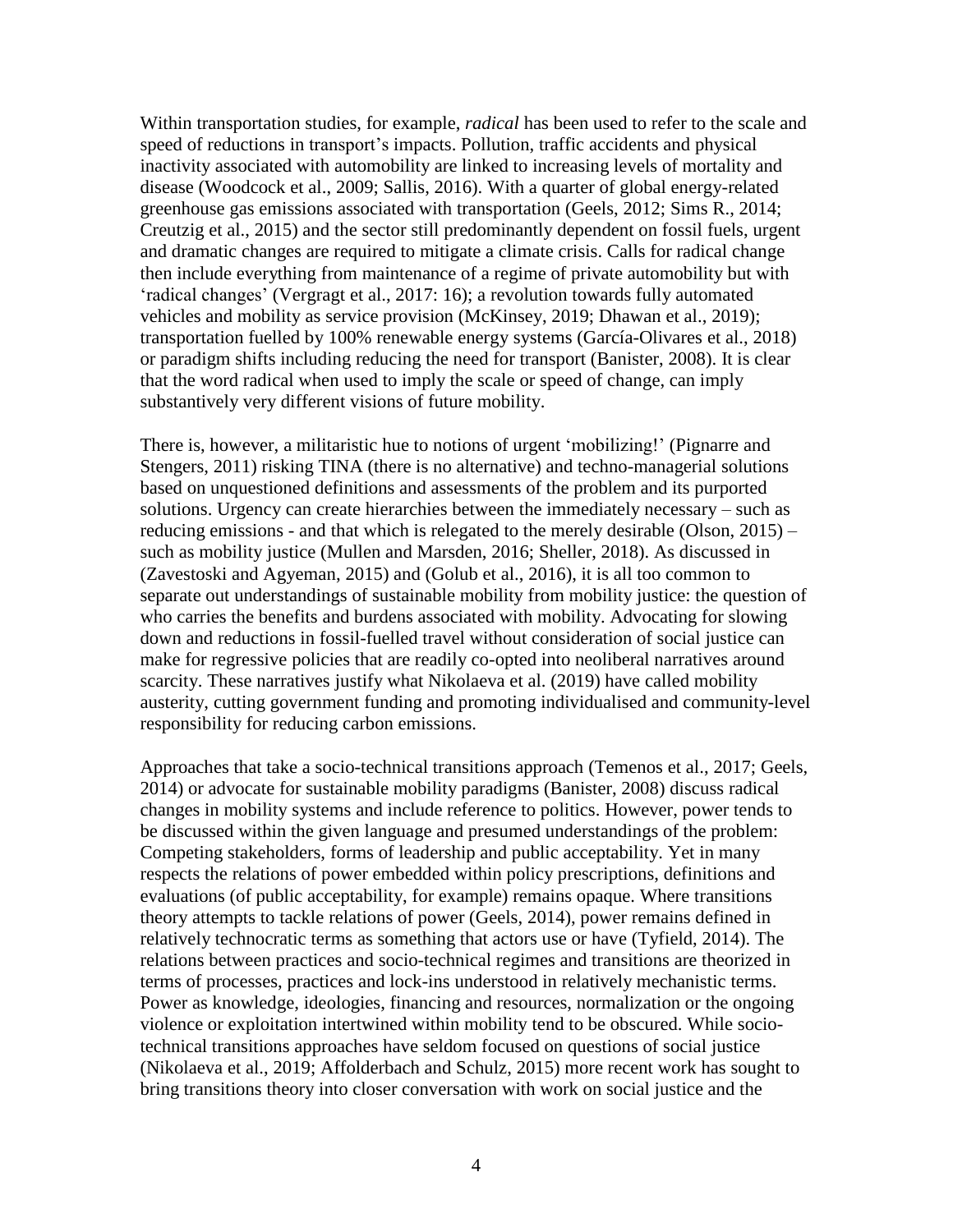commons (Nikolaeva et al., 2019), and with research on governance within urban, economic geography and political ecology (Affolderbach and Schulz, 2015; Fastenrath and Braun, 2018; Lawhon and Murphy, 2012; Murphy, 2015).

There are a number of risks attached to research and interventions into mobility that omits a deeper analysis of power. Firstly, the production of knowledge about mobility risks reproducing harmful categorisations, narratives, relations of power and policies. For instance, Hatton (2018) argues that research within migration and refugee studies in the UK and Germany feeds into national policies of migration control, ultimately harming people migrating or seeking refuge. The production of knowledge about people labelled migrants and refugees, not only is reliant on increased government funding, associated with sets of policies instituting a 'hostile environment' (in the UK) it also reinforces the objectification of people migrating or seeking refuge, rather than questioning the structures of border control and surveillance that produce these categories. Similarly, perspectives on migration that uncritically rely on and reproduce categories such as expatriate and migrant, risk methodologically nationalist (Kunz, 2016) models which fail to adequately address wider racialized and (neo)colonial relations of power.

Secondly there is a risk of positioning a particular technology, mobility mode or policy intervention as essentially valuable and positive, without questioning its co-option within dominant relations of power, nor how these relations construct narratives and hierarchies of value. Some modes of transport such as cycling have been characterised as inherently radical or subversive, as less readily subsumed by state governance (Shell, 2018) or locked-in to flows of capital and oil and more aligned with anarchist and DIY cultures and practices (Furness, 2010; Shell, 2018). However in what has been called a 'totalizing' cycling advocacy (Cupples and Ridley, 2008) this mode of transport can also be co-opted into highly individualised, gendered, ableist and racialised narratives of health and sustainability.

An award-winning 2006 advertising campaign by Friends of the Earth Manchester, epitomizes some of these problems. The words *fast lane* are superimposed on the cycle lane and *fat lane* on the road, accompanied by the text: "burn calories, save cash, get there on time". The neoliberal discourse of cycling as the 'choice' of the healthy, slim, empowered, efficient, sustainable and financially responsible individual is reinforced, and the infrastructural and structural systems that differently enable, disable and harm cyclists are obfuscated. Gendered, fat-phobic, productivist, disabilist (Imrie, 2000), class-based and racialized hierarchies of value are simply reinscribed in the name of sustainable mobility. Critical mobility scholars have increasingly made this point, arguing that there is nothing inherently radical about cycling practice, advocacy and policy unless it questions the fields of power that produce it– characterized by spatial injustice, gentrification, white supremacy and neoliberal urban governmentality (Lugo, 2013b; Lugo, 2013a; Lugo, 2012; Stehlin, 2015; Stehlin, 2014; Lee, 2015; Golub et al., 2016; Golub, 2015; Stein, 2015; Spinney, 2016; Manderscheid, 2016).

Technological, infrastructural and behavioural interventions and policy tools that remain uncritical of the fields of power they are imbricated in, tend to default to a soft neoliberal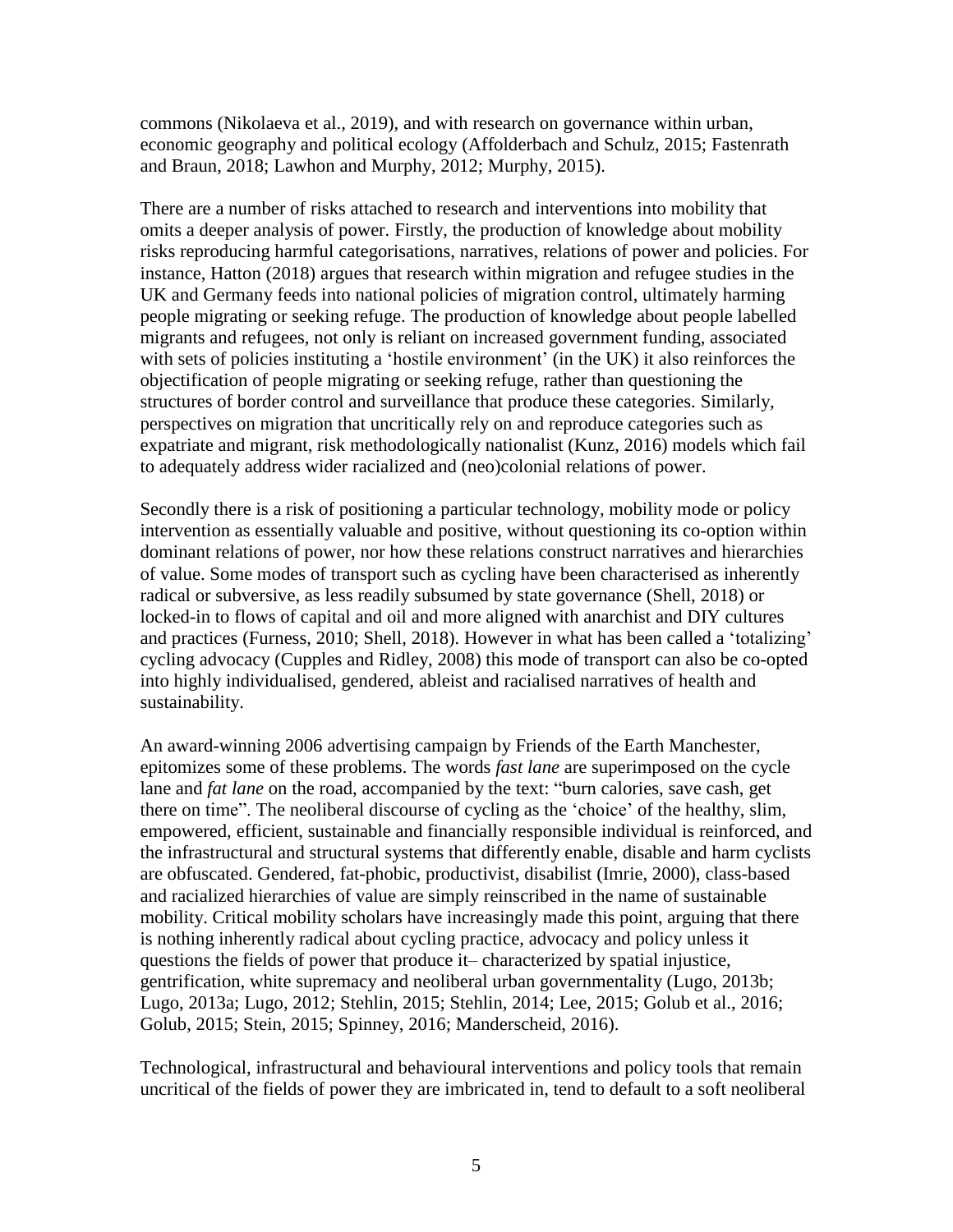consensus on mobility (Foucault, The Birth of Biopolitics, p. 84 as cited in Brown, 2015: 69). Soft neoliberalism (Peck, 2010), is the progressive, diverse, liberated, green and pink (Puar, 2006) face of neoliberalism where values of wellbeing, liveability and access are supposedly centred (Rajé and Saffrey, n.d.). Yet consensus remains on the economistic framings of success and teleological progress in mobility; towards logics of efficiency, economic growth, maintaining logics of debt and investment into presumed future growth. Successful mobility tends to be assessed and measured through universalized measures and monetized hierarchies, the aspiration being to enhance individual choice in a market of mobility. Discourses of scarcity (e.g. lack of funding, road space and the need to curb emissions) mean government-led initiatives are cut, and responsibility for mobility is shifted to individual, privatised or community-level responsibility (Nikolaeva et al., 2019).

A further risk of uncritical approaches is that dominant understandings of sustainability and justice and modes of accounting are presumed (O'Lear, 2016), and structures of governance (e.g. the state, policy frameworks, borders) are seen as a 'neutral force' (Pulido, 2016) or in need only of incremental reform. For example, to compare sustainability over time, space and mode of travel, supposedly objective and standardized definitions of sustainability – such as CO2 equivalent emissions - tend to be used (Hickman et al., 2013). However, emissions categorized by state, sector or particular technology (e.g. electric vehicles) risks overly-simplified silo prescriptions for sustainability through technological change and efficiency. Wider environmental impacts beyond tailpipe emissions (e.g. biodiversity loss) and the dispersed environmental and social impacts associated with extraction, production and waste remain hidden (Hickman and Banister, 2007). Overarching questions of social and environmental justice remain 'outside the scope' of calculation: Who benefits from particular narratives (Holden et al., 2019) or visions (Bergman et al., 2017) of sustainable mobility? Who has contributed to and benefited most from historic mobility-related emissions; who stands to profit from drives towards their reduction and who can financially, bodily, temporally afford to 'choose' not to move or to slow down? Equally, conceptions of mobility justice seen as separable from sustainability (Holden et al., 2019) risk ring-fencing too tightly the realm of ethical consideration. For example, where transport justice is defined narrowly as enhancing access to economic opportunity within a particular city or state, this excludes how economic growth could impact negatively on the lives, livelihoods and mobilities of those in other times and places.

Where health and societal impacts of mobility are accounted for, these tend to be measured in economic equivalences (GDP, disability-adjusted life years, health costs) and attached to relatively fixed social identity categories. Social justice is then operationalised as distribution of the benefits of mobility across categories. While this accounting may be necessary, it needs to be used to emphasise structural injustices rather than reify identity categories and their 'attributes'. For example, the under-representation of women in cycling and associated problematic notions of women as an indicator species (Peters, 2013; Pucher and Buehler, 2010) risks placing responsibility on women as individuals and using targeted behaviour-change programmes to encourage cycling. These programmes, however, fail to tackle underlying social, political, cultural and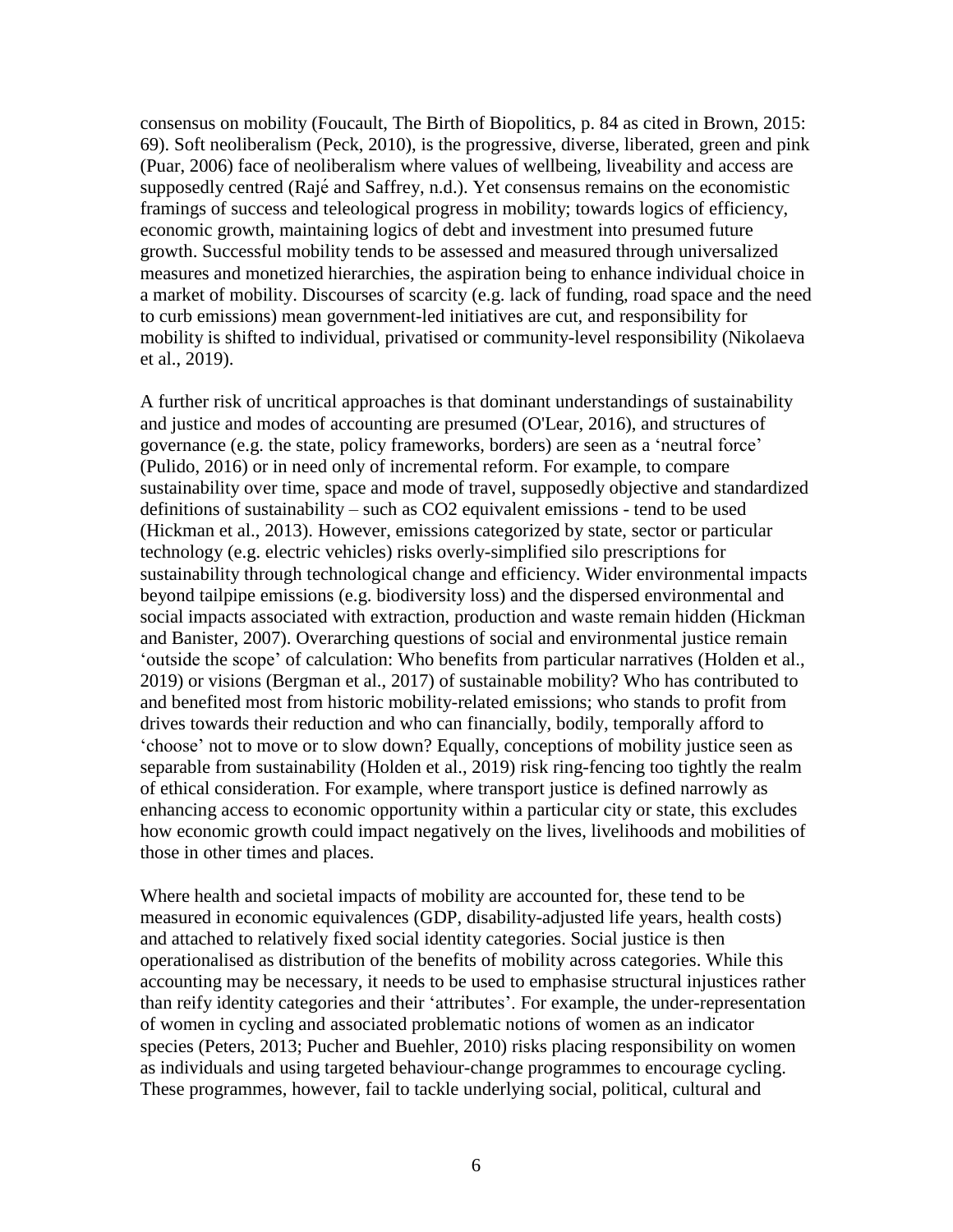economic factors which may contribute to women cycling less, ranging from urban land use to gendered divisions of (household) labour and income and lack of flexible working hours (Smart et al., 2014; Huff and Ralph, 2014). This risks a reification of identity categories and an understanding of difference as an expanding palate of 'more of the same': Research initially conducted with affluent white mothers, for example, is seen to need reproducing with lower-income groups, fathers or same-sex families (Clement and Waitt, 2017). This risks a slippage in which "gender, race and migration status shape and distribute (im)mobility" (Kwan and Schwanen, 2016: 249) rather than ask how the very geographically specific hierarchies and techniques of categorisation within patriarchal racial capitalisms shape who and what is (understood as) able to move, why, how and with what attendant forms of violence.

## II Radical or critical? Tracing & critiquing power in mobilities

In contrast to understandings of mobility discussed above, critical studies of mobility have increasingly sought to understand how movement is shaped by and entangled with relations of power (Nikolaeva et al., 2019; Robinson, 2015; Peck and Theodore, 2010; Söderström et al., 2013a; Beauchamps et al., 2017; Bissell, 2016; Blickstein, 2010; Cresswell, 2010b; Creswell, 2006; Cresswell, 1999; Sheller, 2018). Although the terms critical and radical have sometimes been used interchangeably (Peake and Sheppard, 2014) here I use 'critical' to refer to approaches that describe, diagnose and analyse relations of power. This work is vital in critiquing dominant visions (Bergman et al., 2017) and systems of mobility and their perpetuation of social and environmental injustices. In this section, I argue that while necessary, approaches remain critical rather than radical in scope when they maintain given ontological assumptions of what mobility is, presume relatively fixed or descriptive notions of power, scale and subjectivities and maintain dominant binary constructions of valued/devalued, failed/successful or just/unjust mobilities. It is impossible to do justice to the breadth and depth of critical work in mobilities studies. Below I highlight only some of the ways critical approaches miss opportunities to radically rethink the ontology of power and mobility and construct other ways of being, thinking, valuing and practicing just mobilities.

Critical studies of policy mobility emphasise the need not only to map the processes and places through which ideas move, but to understand the "forces that condition them" (McCann, 2011b: 122). In a similar vein, critical transport studies have asked how mobility policies, practices and experiences are shaped by, and help produce unequal and unjust cities. The dominance of private vehicles, for example, is not understood as a technical or procedural problem to be overcome through teleological advances in technology, policy or better individual choices, but as a system that both reinforces - and is constituted by - cultural, gendered, racialized, ideological, material, spatial and political-economic relations of power (Boehm et al., 2006; Conley and McLaren, 2009; Goodwin, 2010; Merriman, 2009; Pesses, 2010; Schwanen, 2015a; Urry, 2004; Walks, 2014). These relations of power are studied and critiqued to highlight injustices and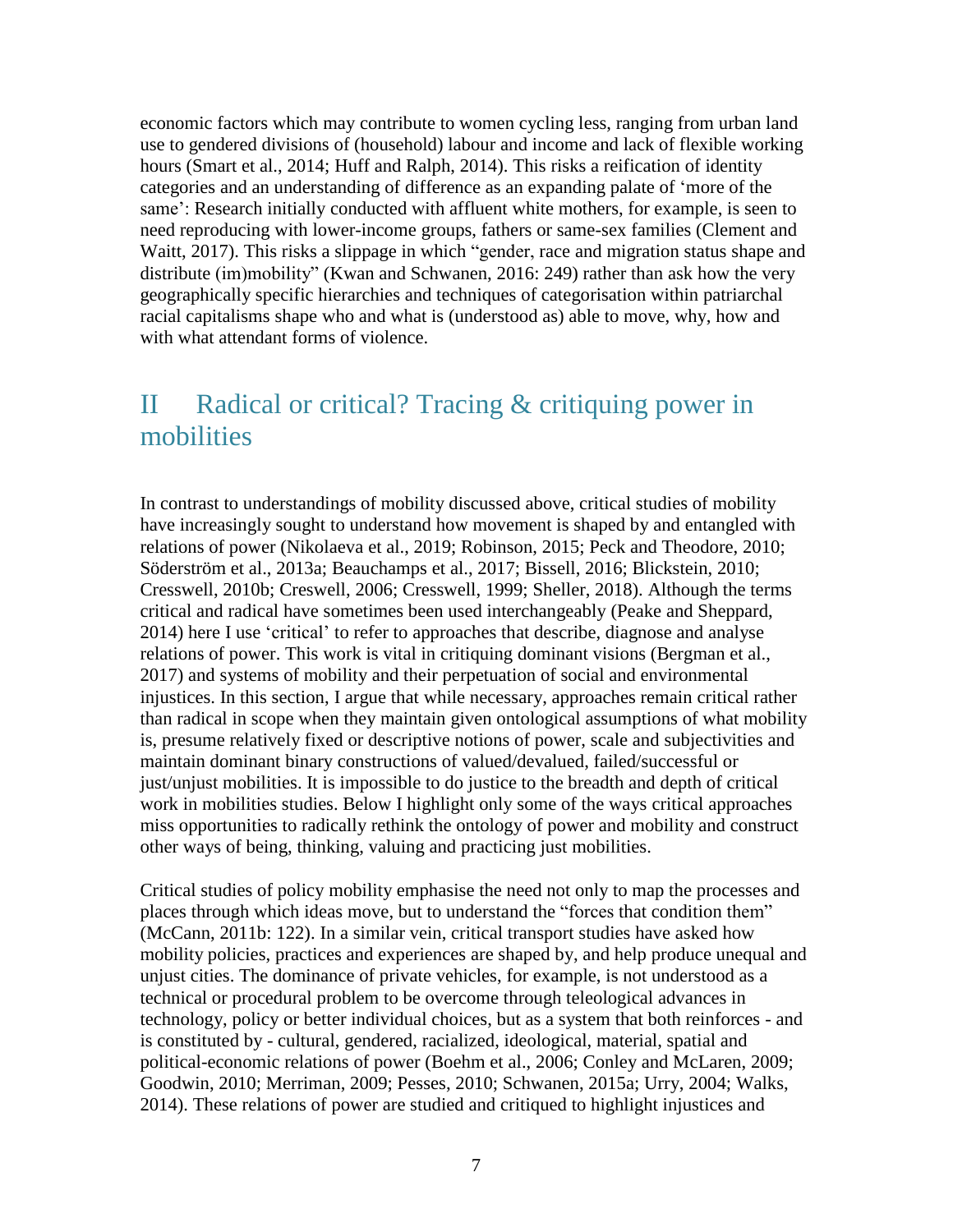unsustainability, identify their root causes (Uteng and Lucas, 2017), lock-ins (e.g. between land-use and mobility) and opportunities for contestation and resistance (Blanco et al., 2018). Bringing to light the ideological presumptions and values embedded in policy also paves the way for approaches to mobility based on different values and alternative visions of urban life (Chatterton, 2018). In the United States, Zavestoski and Agyeman (2015) ask: Whose perspectives, definitions and values around mobility in cities count? Who are infrastructures for? Whose needs and access – to work, education, health, social connection - are privileged? Writing about mobility in cities of the Global South, Uteng and Lucas (2017) argue urban transport policies must shift from a focus on infrastructure, to understanding mobility through human needs and as interlocking with socio-economic inequality, livelihoods, education and health.

Critical approaches vary in how they analyse relations of power within particular contexts of mobility: From understanding the mobility of policies as embedded in relations of power and particular ideologies (Peck and Theodore, 2010), political-economic power operating through neoliberal transport policies (Spinney, 2016), modernist ideologies valuing scientific rationality, efficiency and technological advance underpinning transport planning (Koglin, 2014; Koglin and Rye, 2014) through to understanding power using Foucaultian (Manderscheid, 2016; Manderscheid et al., 2014), material feminist and critical race theory (Stehlin, 2014; A. Nicholson and Sheller, 2016; Lugo, 2012; Lugo, 2013b; Lugo, 2013a; Stehlin, 2015). For some, these understandings of power are attached to particular scales; from the sub-bodily, affective or embodied mobility practice, to structural understandings of power (Doughty and Murray, 2016; Bærenholdt, 2013) and the macro level of urban, regional and national governance structures (Bissell, 2016). Drawing on Cresswell's (2010b) politics of mobility, for example, Hopkins et al. (2019) discuss academic mobilities as having a politics that occurs from the scale of the body (performances and experiences of mobility and the effects on the body of mobility), to familial ties and social networks and institutional rhythms.

Aside from a heuristic device to structure findings, these scalar divisions have also been used to highlight forms of mobility politics that remain relatively under-studied. Söderström et al. (2013b) and Manderscheid (2016) argue the micro level of individualized qualitative experiences of mobility has received more scholarly attention than structural understandings of power and mobility. This, Manderscheid (2016) argues, risks unwittingly reinforcing notions of the 'solitary mobile subject' – a perspective the mobility paradigm itself has attempted to unravel. Conversely, Walters (2018) posits that alongside the macro-politics of borders and sovereignty, the politics of migration needs to pay more attention to the *microphysics* - the informal techniques and sensory strategies used, for example, on deportation flights. Similarly, Bissell (2016) and Merriman (2018) use concepts from Deleuze and Guattari to draw attention to the molecular, as opposed to the molar (Merriman, 2018) and micro-politics as opposed to macro-politics (Bissell, 2016). These forms of power, they insist, are not at different scales as much as other levels of indeterminacy and perceptibility (Deleuze, 1988; Deleuze and Guattari, 1987).

However, parsing out forms of power and attaching them to particular scales, spatiotemporalities or to forms of determinacy or perceptibility (Merriman, 2018) runs the risk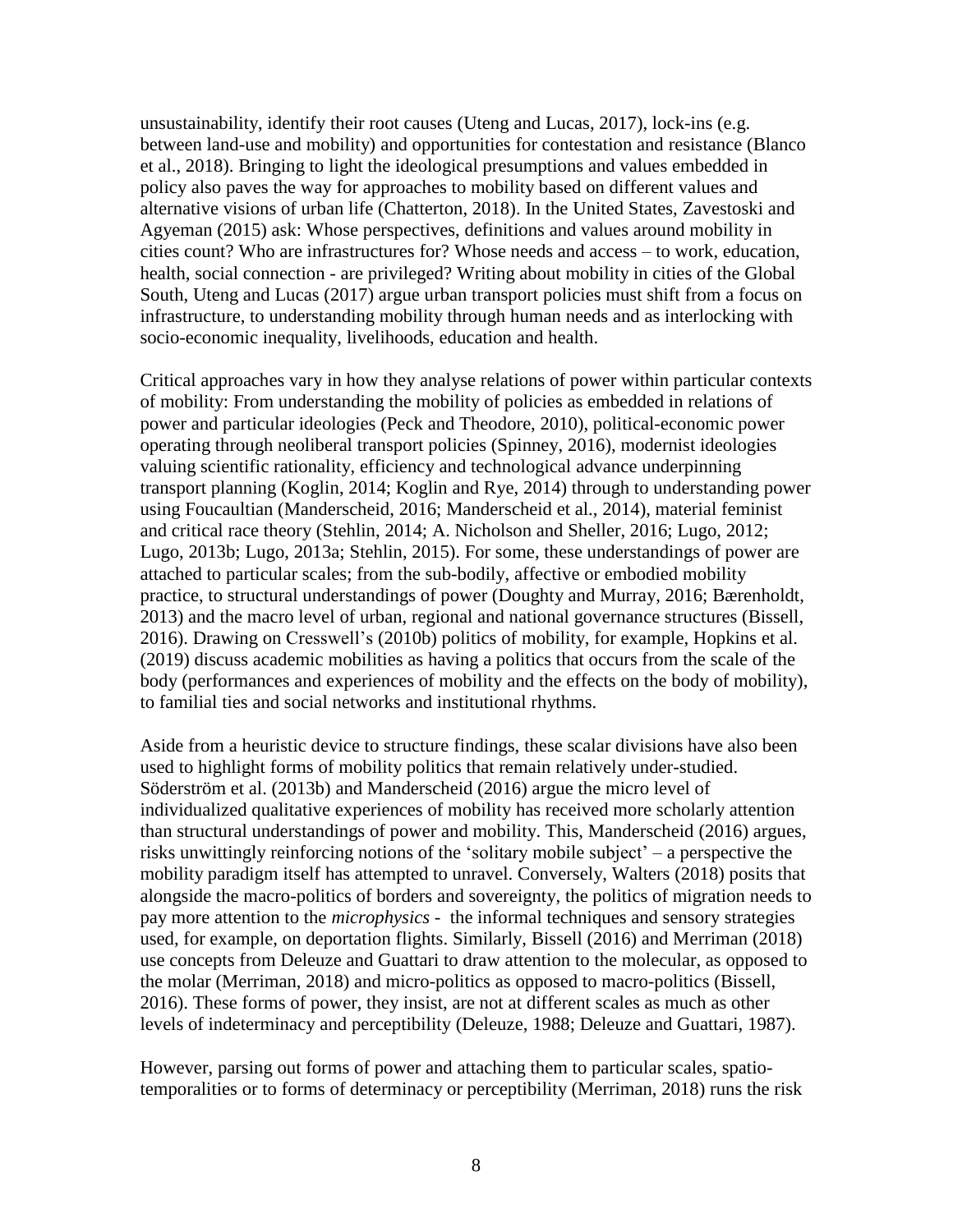of mapping power in essentialised ways, rather than considering the political construction of scale (Jones et al., 2017; Silvey, 2004), legibility and fixity as itself a way in which power and mobility operate (Hyndman, 2013). Understanding power as that which enables or constrains mobility in a binary of mobility and immobility, creates a tendency to focus *either* on mobile subjects or state-level structures rather than how these are mutually constituted (Salter, 2013). This parsing out of power risks instituting hierarchies whereby some scales of analyses are deemed less political, less fundamental, radical or subversive or fluid than others. For example, rather than pitting analysis of the fluid micropolitics of encounter in stark opposition to supposedly rigid identities and subjectbound social formations of class, race, gender or ability, it is important to highlight how mobile encounters, bodies and spaces configure one another in both highly visible and imperceptible ways through gendered, ableist, racialized and political-economic relations of power (Imrie, 2000; Silvey, 2004; Walsh et al., 2013).

Writings on affect within literature and critical race and feminist theory (Berlant, 2011; Rankine, 2015; Pedwell and Whitehead, 2012; Ahmed, 2015), attest to how affect is deeply political and structural even if and when it operates below the level of human cognition. Referring to these as micro - in opposition to the structural - risks denying their mutual imbrications. The work of feminist migration studies has been particularly important in highlighting how gendered and racialized subjectivities are not fixed identities, but are constituted through forms of mobility and immobility (Elliot, 2016; Blunt, 2007). Taking the work of queer, disability/crip and critical race theory seriously, means considering how these relations of power configure the very categories and modes of thought, matter and (de)valuation of legible and legitimate mobility and humanness (Wynter, 2003).

Within studies of everyday urban mobility and policy mobilities terms such as circulation (Salter, 2013), infrastructure (Lugo, 2013b; Lugo, 2013a) and assemblage (McCann, 2011a; Baker and McGuirk, 2016; Rink and Gamedze, 2015; Salter, 2013; Waitt and Welland, 2017) have been employed to help decentre the mobility/immobility binary, avoid reifying scales (Affolderbach and Schulz, 2015) and shift focus from the (im)mobile subject, item, policy or idea and towards the dynamic, complex discursive and material relations of power in which mobility is imbricated. Robinson (2015), for example, argues for a topological conception of policy mobilities to understand the complexities of flow, incorporation and adaptation of policy ideas. The term assemblage has been used to describe policy models (Temenos and McCann, 2013), the 'actors, materials, processes, and practices' involved in the movement of policies as well as a particular methodology for undertaking critical policy research (Baker and McGuirk, 2016: 429).

The notion of assemblage has also been used in research on the experience of everyday mobilities which draws on new materialism and material feminism (Boyer and Spinney, 2016; Doughty and Murray, 2016; Clement and Waitt, 2017). This work emphasises how discourse and material embodiment are a 'two-way interaction' (Doughty and Murray, 2016) in which, for example, "mothers and babies, prams and other actors and actants" (Boyer and Spinney, 2016) meet as assemblages. Both subjectivity and mobility (Boyer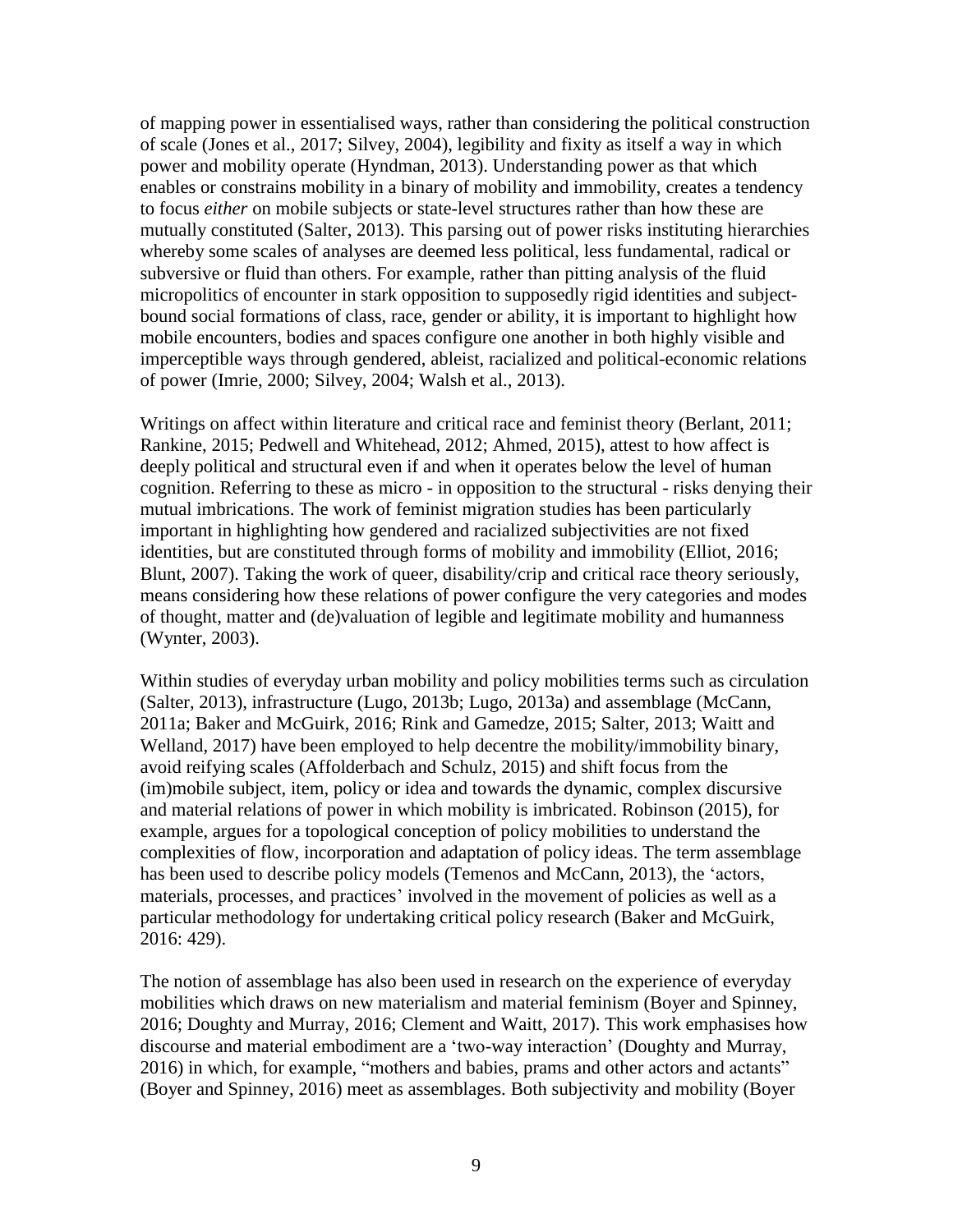and Spinney, 2016) *becomes* through "entanglements with bodies and materials alongside ideas, emotions and affects" (Clement and Waitt, 2017; Boyer and Spinney, 2016). It is helpful to elucidate how both things and ideas matter in the experience of mobile motherhood, for example. However, the term assemblage is used here largely to refer to a collection of things and meanings (Clement and Waitt, 2017: 1187) rather than taking assemblage as a concept (Anderson and McFarlane, 2011) to question the ontology of mobility, motherhood as an 'identity' and the very division between the material and the discursive (Puar, 2011).

Similarly, the common use of verbs like examine, explore, describe, explain (Lovell, 2019) discern, disentangle, interpret, analyse and investigate (e.g in Baker and McGuirk, 2016) used to describe the work of policy mobilities, imply a focus on describing and understanding the existing processes and power relations of policy mobility. However, Prince (2017: 337) argues that assemblage thinking offers policy mobilities an approach to that goes beyond description to ask what barriers, ideologies and hierarchies make particular movements of policy possible. In this respect, contemporary policy mobilities certainly go beyond 'endless description' (Allen, 2011: as cited in Prince (2017)) to offer important resistance to the forms of neo-colonial (Wood, 2015) and neoliberal spatialities, ideological assumptions and practices through which 'successful' and 'failed' (Lovell, 2019) policies move or stall. While deeply critical (in both senses of the word), I argue this work is not radical in terms of refusing dominant ontological presumptions of what mobility is, the determination of subjectivity and value<sup>i</sup> and the ways in which mobilities can be thought. Using assemblage primarily as a tool in the description, diagnosis and critique of the present, is quite different from constructing ontologies that anticipate other ethics and futures (Colebrook, 2000: 90).

# III Redefining mobility: Towards radical ontologies?

In this section I turn to mobility studies which have sought to rethink the ontology of mobility, and the relations of power that construct who and what is understood to be mobile (Manderscheid et al., 2014; Frello, 2008; Sheller, 2015). I argue that rethinking the ontology of mobility – for example, through understanding (policy) mobilities as assemblages - is generative to new avenues for understanding how power operates as and through mobility. However, I raise concerns about the political implications of particular mobile ontologies: Firstly, approaches have begun to question the division between the material fact of movement and its representation but have risked understanding mobility as entirely discursively constituted or have taken an additive approach, in which mobility is understood as both matter and meaning. In both cases the division between materiality and meaning is maintained and their mutual imbrication is not fully explored. Secondly, while a focus on non-representational mobilities opens up to wider understandings of power, there is a risk of being less able to speak to - and disrupt - mobility as an expression or technique of imperial white-supremacist capitalist and disablist patriarchal (hooks, 2003) power.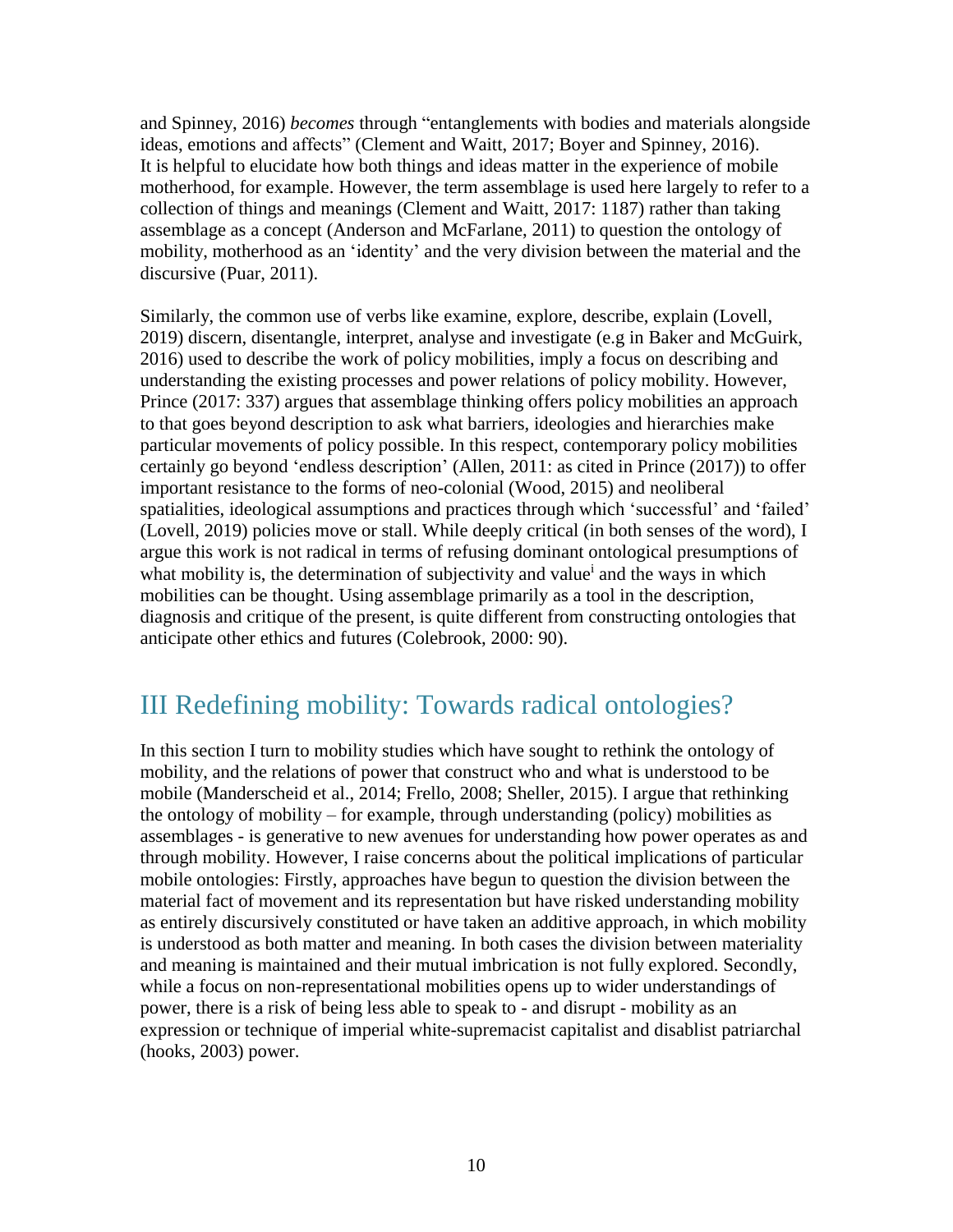Frello (2008) has questioned the division between the 'brute fact' of mobility and its representation. As highlighted above, some uses of the term assemblage describe the movement of ideas as an addition to, or a layer on top of, the physical fact of movement. Cresswell (2013) discusses people as "fleshy human bodies in the material world" (p. 81) as well as "figures in a representational landscape" (p. 82). However, for Frello (2008), there is no such thing as the physical fact of movement. What counts as mobile is a discursive construction and an effect of power. Yet, perhaps due to the theoretical lineages employed, Frello (2008) risks attaching power within mobility solely to the discursive. The materialities of fossil fuels, documents, walls, wire, heat, water or pollution risk being constructed as powerless without having meanings to animate them. It is important to draw on material feminism here to highlight how the fleshy human bodies Cresswell (2013) writes of are always figured, and representational figures are always enfleshed. In other words; the very becoming of fleshy humans cannot be understood outside of heterosexist, colonial, gendered, racialized, disableist infrastructures (think of access to clean water, food, healthcare, shelter, livelihoods, absence of violence). Further, in line with radical black thought (McKittrick, 2015a; Wynter, 2003; Wynter, 2001; Mignolo, 2015; Weheliye, 2014; McKittrick, 2015b; McKittrick, 2017), the figure of the Human – of the responsible, valued, individual mobile person – is not an abstract neutral body, but is enfleshed in very particularly racialized (as well as gendered, sexualized, classed and capacitated) ways.

Drawing on similar theoretical influences as material feminism and new materialisms (Deleuze, 1994; Deleuze, 1992; Deleuze, 1988; Deleuze and Guattari, 1987) postphenomenological (Ash and Simpson, 2016) and non-representational theories (Dewsbury and Thrift, 2005) have taken a 'radically processual' (Merriman, 2018) approach to understanding mobilities, asking what a body can do, rather than what it *is* (Bissell, 2010a). In an effort to move away from a politics of mobility that centres on "rigid social formations" (Bissell, 2016) of given subjects or identities, these approaches consider the pre-cognitive, immanent forces within (im)mobility. This aligns with views in which mobility itself is an operation or technique of power (Bærenholdt, 2013), rather than a fact of displacement which is then enabled or controlled (Beauchamps et al., 2017) and given meaning through power. This allows for important understandings of how mobility constitutes subjectivities and how these could be remade in creative ways within politics understood as more than simply institutional or structural.

However, there is a risk in creating a new binary and hierarchy between the nonrepresentational (or pre-discursive) and representational (discursive), within which bodily difference is understood as a representational identity politics, and supposedly, an unsatisfactory starting point for analysis. As pointed out by Nash (2000) this risks effacing embodied difference and theorising embodiment as an abstracted, universalised, blank-slate. Alternatively, affective experience is narrated from a singular body without elucidating their historical and contextual material-ideological, embodied affordances: The role of masculinity, whiteness and wealth in making desirable and possible various forms of mobility (e.g. a multi-day walk (Wylie, 2005) or urban exploration (Garrett, 2014; Garrett and Hawkins, 2013; Mott and Roberts, 2013b; Mott and Roberts, 2013a). While feminist migration and mobility studies (Hyndman, 2013; Akyelken, 2013;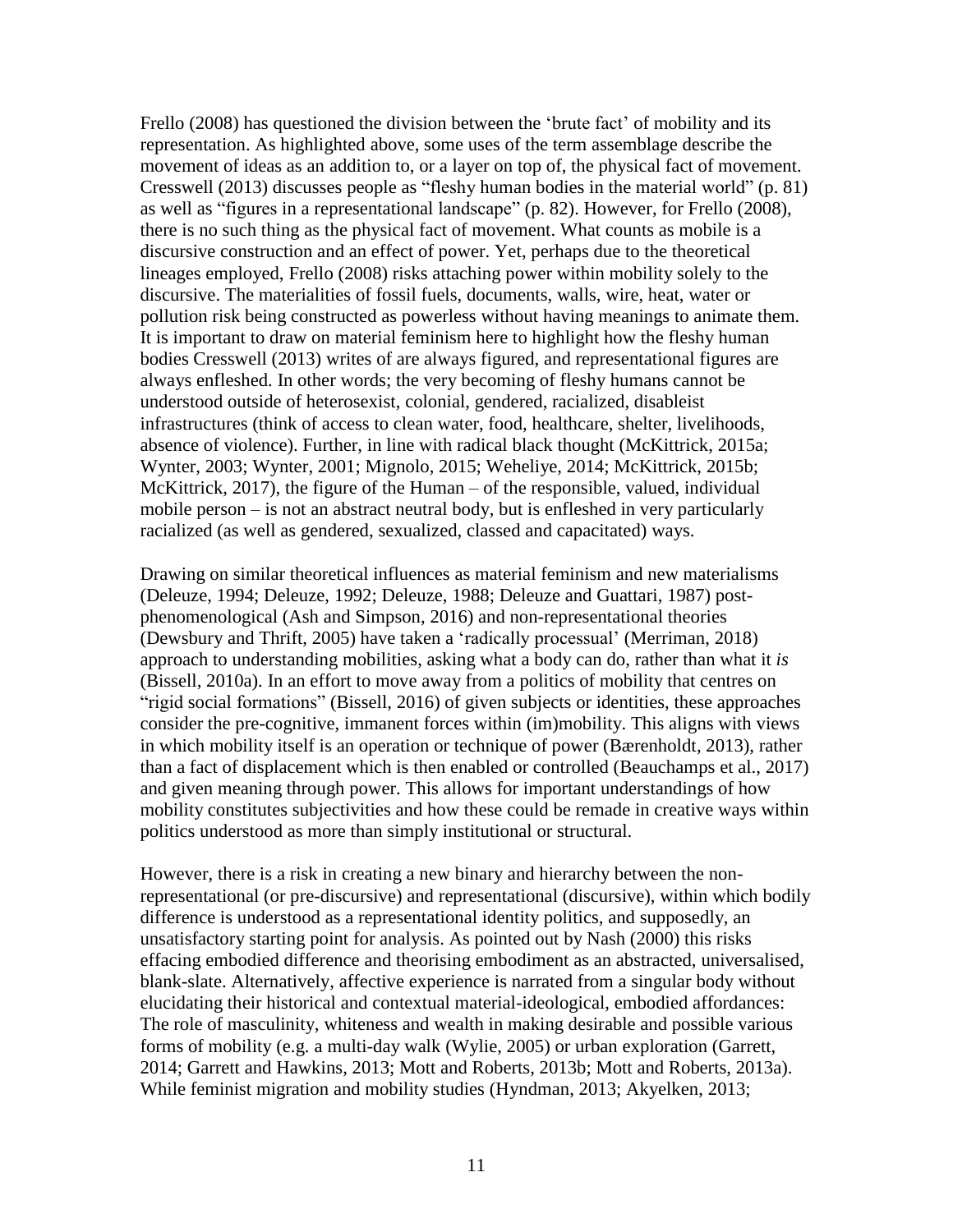Scholten et al., 2012; Uteng, 2009; Walsh et al., 2013) focus on how mobilities are structured, experienced and understood through axes of power tied to embodied difference, this is still less prevalent within mobilities research (Sheller, 2015: 16) and considered marginal within migration studies (Nawyn, 2010).

When approaches to mobility shy away from discussions of power operating through the state, capital, gender, sexuality or racialisation there is a risk of being left with a notion of power that has 'little purchase' (Adey, 2006: 76). While it is necessary to move away from a focus on singular agentic sovereign (human) mobile bodies (Merriman, 2018), and to take seriously how all mobility – from vibrations (Bissell, 2010b) to elements in infrastructures (McCormack, 2017) - are political (Adey (2010b, 131, in (Bissell, 2016)), concepts are needed that can name how mobility infrastructures, policies and patterns configure violence, values, hierarchies and particular understandings of what it means to be human.

Naming relations of power does not have to mean slipping into fixed, structural perspectives on power but can mean considering, as Anderson (2017: 501) does; "how relations of domination, coercion, instruction and so on emerge through the assembling of worlds…" (Anderson, 2017: 501). Within an immanent understanding, capitalist-imperial power, for example, emerges through borders (Mbembe, 2018; Anderson et al., 2009; Burridge, 2014), surveillance and immigration policy (Schapendonk et al., 2018) as well as policing and incarceration (Burridge, 2014). Rather than applying a particular – Marxist, non-representational, feminist or queer – lens or logic to trace or understand mobility, this means understanding (im)mobility as an expression and technique of particular intensities and forms of power (Anderson, 2017). Radical forms of - and approaches to - mobility are then not romanticized alternatives exterior to existing relations of power (Kirby, 2011: 113), but are emergent from within 'globalization, the carceral state, and empire' (Cowen, 2014: 224). In Cowen's (2014) work on logistics, drawing on Puar (2005), this means recognising how the worlds of logistics are queer, and subversion of these circulations is made possible through the same colonial, racialized and militaristic mobilities it seeks to disrupt.

## IV Radical mobilities as rhizomatic

"The crux of this exercise is to provide an account of *opposition* that figures *nullification* instead of *contradiction*. This is crucial for distinguishing a radical engagement from a critical one—because the latter cannot but assume the Kantian forms when it seeks to expose their conditions of possibility."

(Ferreira da Silva, 2017a: 9)

Harney and Moten (2013) distinguish between the abolition of slavery, and the "abolition of a society that could have prisons, that could have slavery, that could have the wage"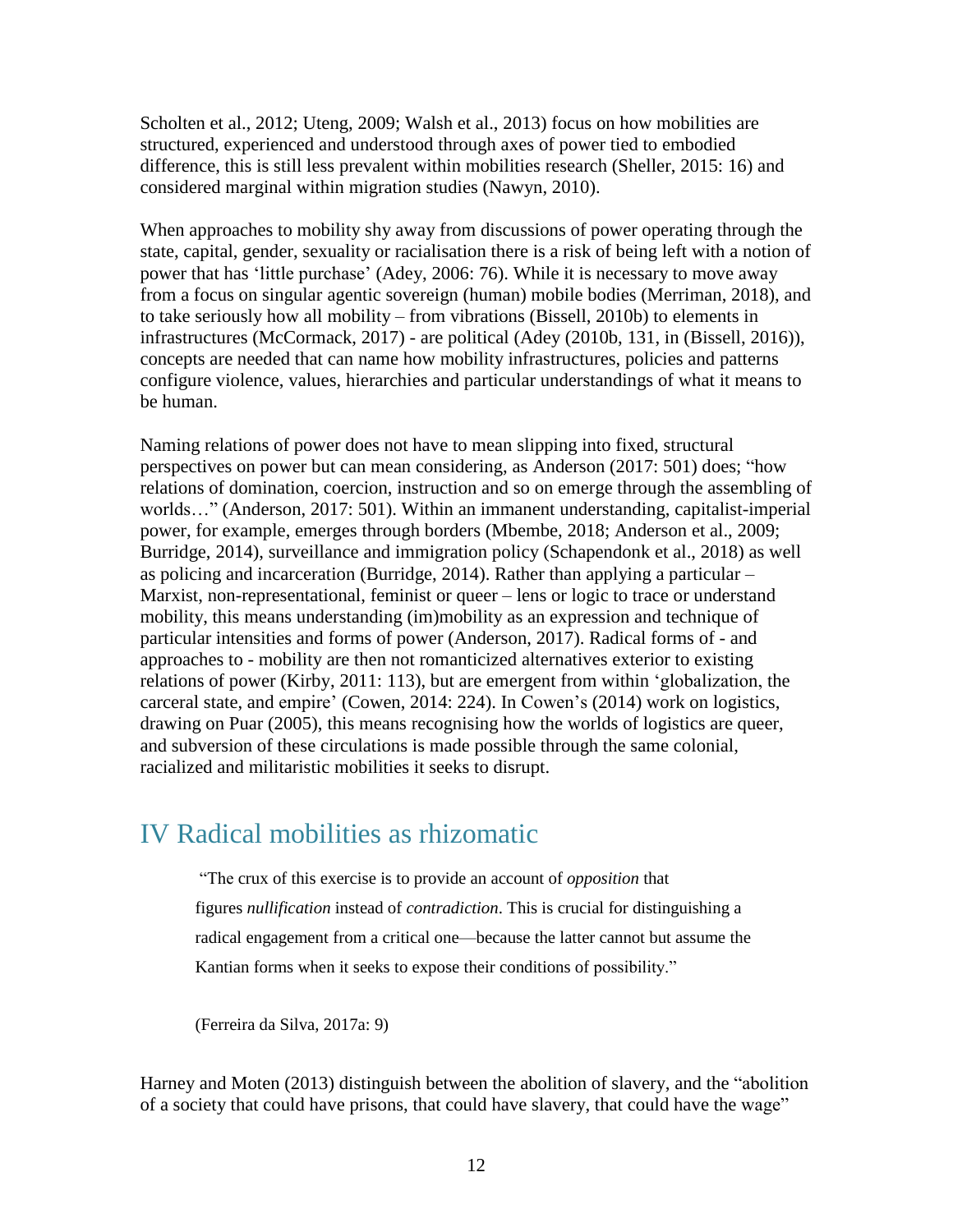(p. 42). In this section I follow a definition of radicalism that follows abolitionist thought (Gilmore, 2017), Ferreira da Silva's quote and radical black feminist thought that goes beyond a call for inclusion into - or modifications and improvement of – imperialist white-supremacist capitalist patriarchy (hooks, 2003). Instead, radical black thought calls for ways of studying (Gilmore, 2017; Harney and Moten, 2013) and practicing freedom that do not rely on normative, western-centric liberal presumptions and hierarchies of subjectivity, value and justice. In this section I consider what such an approach to radicality might mean for human geographies of mobility. I distinguish radical approaches from those that remain uncritical of relations of power and argue for less, more or improved technologies of mobility (section I); critical approaches that seek to understand mobility and power (section II) or rethink mobile ontologies (section III) but maintain divisions between scales of power, materiality and meaning or risk being unable to speak to how ontologies of mobility are racialized, gendered and disablist. A radical mobility calls for the abolition of societies in which the configuration of (im)mobility is a technique and expression of systemic oppression. What I call a rhizomatic radical mobility might require a nullification (Ferreira Da Silva, 2017b) of fundamental divisions between meaning and materiality; liberal definitions of mobile subjectivity, value and justice and be based an understanding of how material-semiotic violence (and justice) are embedded within ontologies of mobility.

Below, I suggest an ontology in which mobility is understood as material-semiotic transformations of energy. This approach is rhizomatic in that it recognises what already exists and is already in process underground. As Harney and Moten (2013) put it, other worlds are already in the process of being planned within subaltern undercommons. These may be the 'last places they thought of' (McKittrick, 2014) and within epistemologies that do not adhere to, or require, core premises (objectivity, universality) and techniques (measurement, classification, interpretation) of modern knowledge production (Ferreira Da Silva, 2013: 44). This ontology is rhizomatic also in that it looks to expose the socio-material exhaustions and transformations that are mobility's conditions of possibility. For radical geographies of mobility this means not seeking a single or fixed structural root determinant of mobility, but mapping (Deleuze and Guattari, 1987) the meanings-materialities (rhizomes) that configure it. It also brings a shift in focus from moving subjects, objects and ideas themselves towards the relational material-semiotic processes involved in mobility as an operation of power.

Most forms of human movement require transformation of energy through death and/or the foregoing of forms of life. Energy derived from fossil fuels requires the burning of organisms that died millions of years ago and supposedly 'human'-powered mobility is always more-than-human (Whatmore, 2013) in that it requires the metabolism of plant, animal, insect or microbial lives or the agents of their reproduction (seeds, fruits) to produce energy<sup>ii</sup>. This is material-semiotic in that it is both a biophysical transformation and entangled with ideas (Haraway, 2004). The use and combustion of fossil fuels for energy, for example, can't be extracted from histories, ideologies and practices of the industrial revolution, chattel slavery, colonisation, white supremacy, capital circulation and exploitation of labour (Boyer, 2017; Clark and Yusoff, 2014; Szeman and Boyer, 2017). The movement and generation of what we might think of as human ideas are also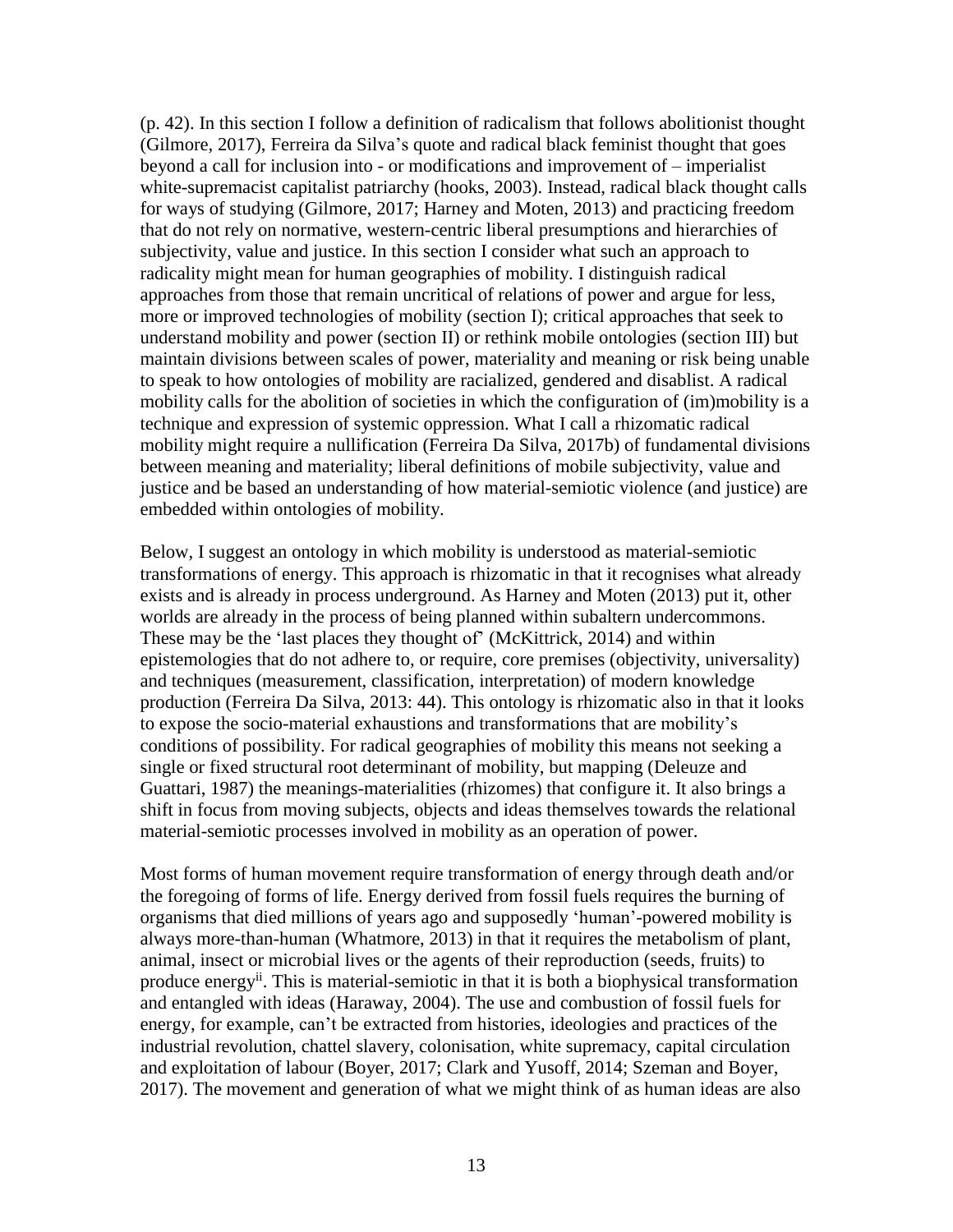subtended by energetic and material relations (Bosworth, 2016; Clark and Yusoff, 2014). Below I outline some implications this ontology might have for how geographers can understand mobile subjectivity, the value(s) of mobility and mobility justice.

#### Subjects of mobility

Understanding mobility as material-semiotic energetic transformation decentres the mobile subject, without obscuring or denying the material-discursive relations of power that constitute it. A person walking, for example, is constituted by biophysical and discursive processes that rely on and produce - yet also defy – the boundaries of skin and the legally and medically recognized limits of personhood. They are constituted with and through the transformation of energies and bodies: energy, data and materials in a smart phone translated into walking directions, caffeine transformed into the sensation of energy and topography and gravity transforming muscles. This speaks to intra-action (Colls, 2007; Barad, 2007) in co-constitutive becoming and to a non-relational politics of mobility, where power is not always and only understood as human. The capacities, configurations and attributes of materials, apps (Schwanen, 2015b) or fossil fuels may have particular tendencies and portend futures that do not include the human, yet configure what forms of mobility are possible. In other words, a rhizomatically radical mobility may need to care about things that don't give a shit about us (Hird and Clark, 2013)*.*

This does not mean advocating an entirely posthuman understanding of subjectivity (for a discussion of some of the problems in this approach, see Weheliye, 2014). The mobile subjects of migration studies, policy mobilities or transport studies are configured within racialized, gendered and ableist understandings and hierarchies of the human and of normality and desired subjectivity. These hierarchies are designed-for, encoded and disciplined into laws, products, policies, surveillance, infrastructures, extraction (Yusoff, 2018) and flows of energy, capital and constitutive parts of bodies (Povinelli, 2006; Dixon, 2014). The very conditions of possibility for embodiment - food, safety from damaging environments and (state) violence, access to forms of status and recognition, finances, healthcare, clothing, housing – are configured through hierarchies of humanness. As Sylvia Wynter argues, stories of valued humanity become embedded into the very neurological encodings of experienced pleasure and pain (Wynter, 2003). A radical mobility needs to recognise how deeply racialized, ableist and gendered narratives of humanity inherited through colonial modes of knowing (Mignolo, 2015; Jackson, 2013; Weheliye, 2014) are expressed as, and reproduced through, mobility.

A rhizomatic approach to mobility would not aim for inclusion or recognition of marginalised categories of subjectivity within dominant (patriarchal and racist) notions of valued mobility and humanity (Mignolo, 2015: 119). Ferreira da Silva (2017a) writes that an understanding of "blackness as a category of difference…functions as a signifier of violence". Similarly, Ansfield (2015), writing about urban reconstruction in post-Katrina New Orleans, points out that tying lack of network capital or motility to race fixes into place dominant tropes of black pathology, if there is no recognition of the wider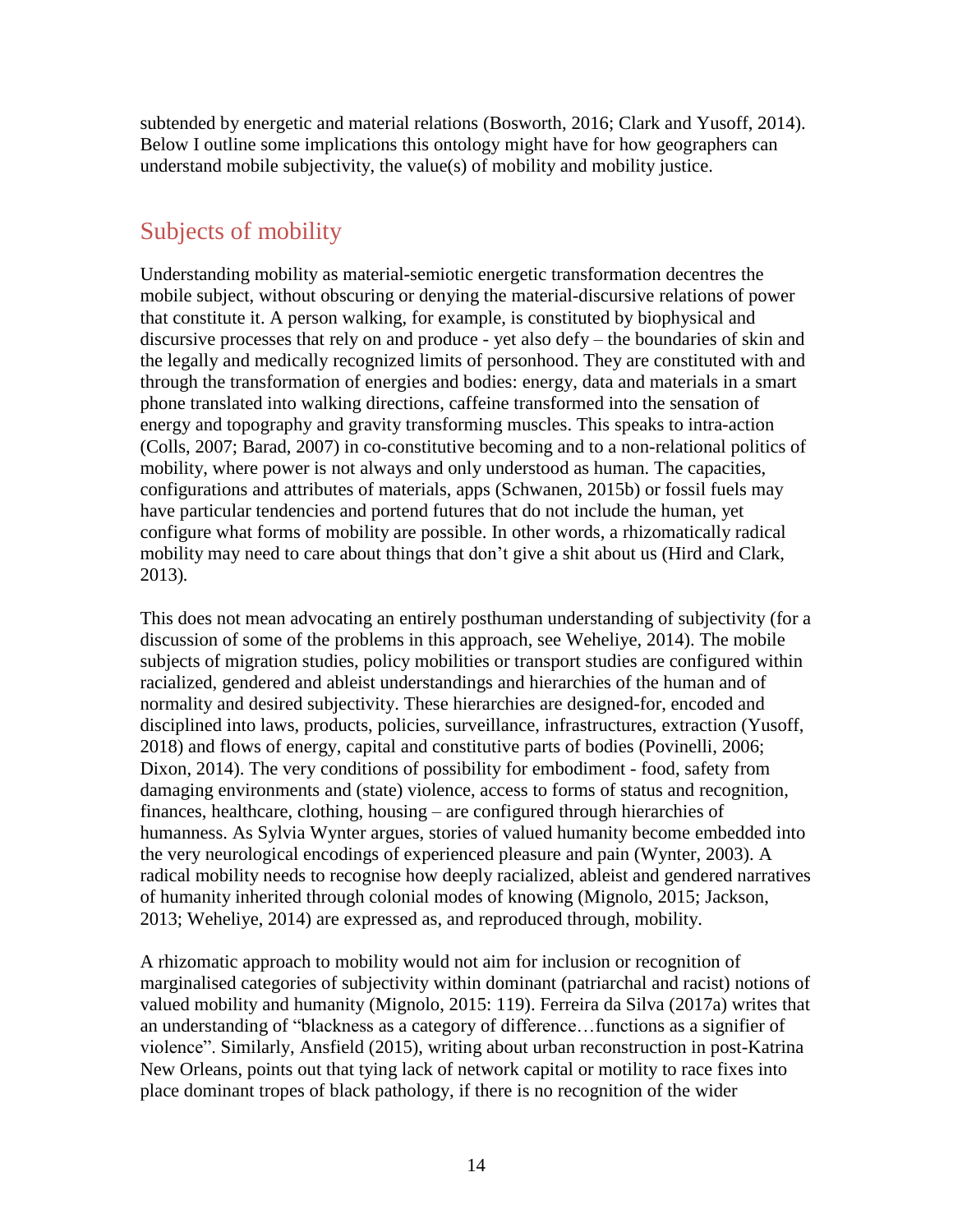racialized constructions of valued mobility and humanness (Ansfield, 2015: 133). Rather than linking devalued (im)mobility to bodies and/or spaces marked as female, black, poor, queer, disabled or disadvantaged, a radical perspective needs to question the modes of thought which require the construction of categories of recognized, valued humans, and the modes of analysis that seek to understand determining relations between these categories and mobility outcomes (Ferreira da Silva, 2017a). Rather than see difference as essentialised categories or identities performed within particular 'intercorporeal situations' (Saldanha, 2016), difference might be understood as an indeterminate, emergent material-semiotic force (Grosz, 2012) which is constructed and expressed through power as mobility.

#### Valuing mobility

Within contemporary hierarchies of value it may be that "mastering of movement is a resource" (Frello, 2008: 34). However, mobility studies risk reinforcing dominant modes of valuation when they do not question the tenets of thought, presumptions and relations of power that constitute value. Advocating for inclusion or more equitable distribution of mobility might seem a necessary fix, but it does not destabilise the presumption that movement is a resource of which 'mastery' is desirable. A rhizomatic approach might instead consider how value is constructed and transformed as and through mobility: For example, in the process of transforming value from slave labour and native lands into movements of contemporary global capital (Ferreira Da Silva, 2017b). Further, a rhizomatic approach might question how mobility theories, practices, infrastructures and discourses reinforce binaries of value in which capability, freedom, wealth, choice and mobility, life, novelty, discovery, innovation, whiteness, masculinity, health (and its supposed-imageries of youth, thinness, speed, attractiveness, fitness) and sustainability and imaginaries of efficiency, cleanliness, whiteness, wholeness, life, longevity and order - are valued and their antonyms are associated with the negation of value. Understanding mobility as always already a socio-material energetic transformation, such as in the weatherings (Neimanis and Walker, 2014) and wearing down of moving parts, the use of energy in digital mobility (Gabrys, 2014) the tearing of muscle tissues (Acker, 1993), makes it less tenable to think of particular forms of mobility, flux or nomadism (Braidotti, 2011) as inherently more healthy, sustainable, progressive and valuable. Instead, mobility is understood to configure forms of "precarity and (un)liveability" (Puar, 2017) and indistinct zones between life and death (Weheliye, 2014; Povinelli, 2006). This does not mean flipping the script and valorizing the devalued but questioning the role (understandings of) mobility play in reinforcing hierarchies of value.

A rhizomatic approach to mobility also belies a predominantly political economic understanding in which value is framed largely through the presence or absence of capital (Ferreira da Silva, 2017a). Reducing valuation to a function of political economy or social or cultural meanings, denies how power is also enacted through flows and obduracies of energy and non-living materiality understood as the 'geo' (Whatmore, 2013; Povinelli, 2016). Electricity, walls, ships, airports or bicycles are not simply inert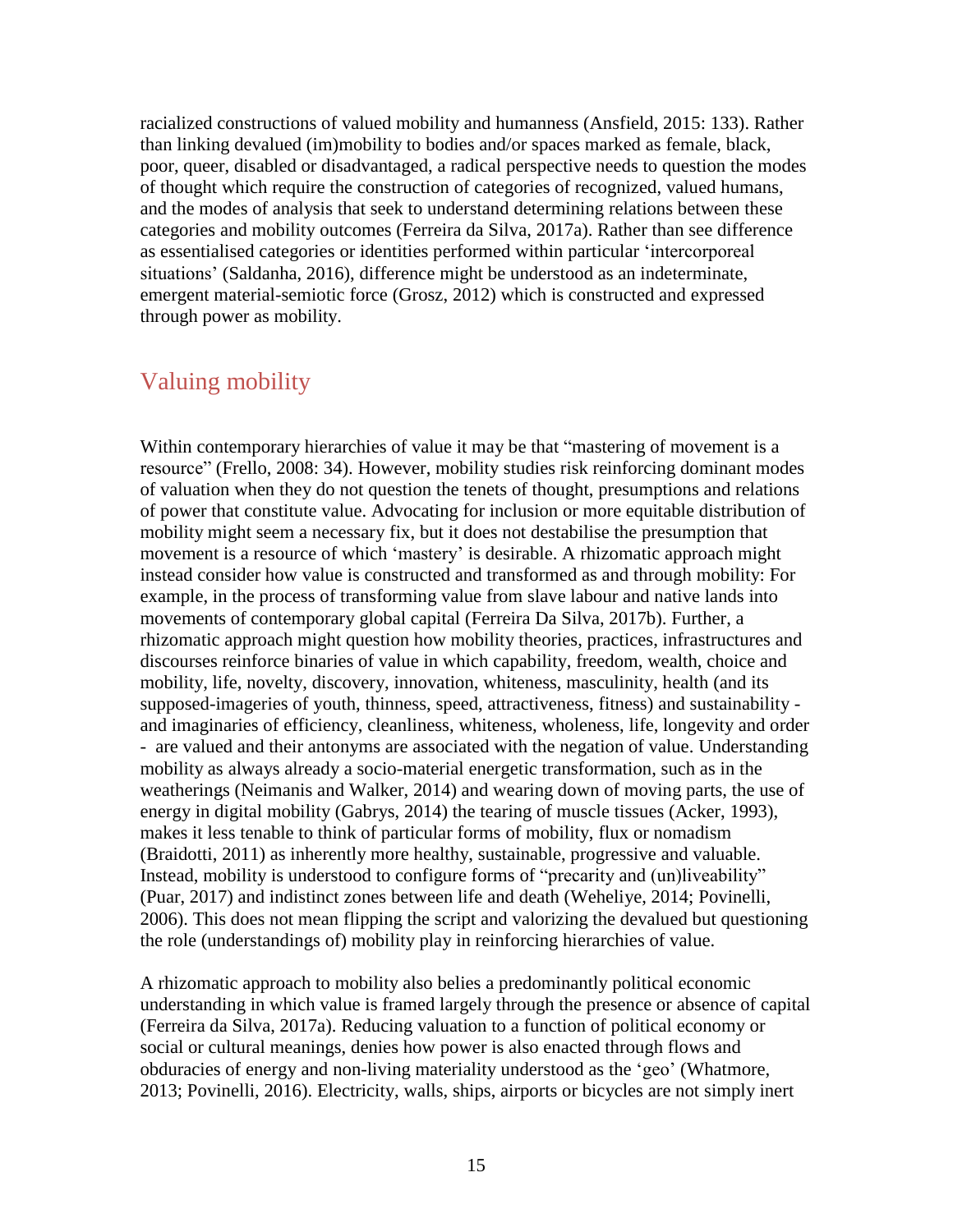vessels waiting to be filled with human, socially-constructed value (Grosz, 2017) but themselves contain socio-material obduracies and openings. Automobility in the United States, for example, needs to understood not only as a social, political and economic phenomenon, but also through the energy density of oil and the forms of material and semiotic power mobilized and exhausted by it (Huber, 2013).

#### Mobility justice

Research reviewing different perspectives on mobility justice (e.g Pereira et al., 2016; Sheller, 2018; Lucas et al., 2015) shows how particular roots/routes for understanding justice imply quite different approaches and interventions into mobility. How mobility is understood – whether as migration or transport, a resource, an amalgam of movement, practice and meaning (Cresswell, 2010b) a commons (Nikolaeva et al., 2019), an enfolding life-path (King, 2012) - or as I have suggested here – a transformation of material-semiotic energy, will also have implications for how mobility justice is imagined.

Transport justice, for example, has tended to understand mobility in terms of its burdens (financial cost, risks, time and health exposures) or its social and individual utility (access to jobs, social connection, health, goods and services). Lack of access is understood as transport poverty (Lucas, 2004; Lucas et al., 2016; Martens, 2012) with transport justice seeking to ensure that values and costs of mobility are more equitably distributed amongst social groups understood through categories of race, income, age and gender (Blumenberg, 2008; Blumenberg and Ong, 2001). Theoretically, there has been a predominance within transportation studies of liberal conceptions of distributive justice (e.g. Rawls, as discussed in Pereira et al. (2016)). Liberal justice has also been common within geographies of migration, in which injustice is understood as transgression of individual rights (Banai et al., 2012), unfree or forced movement, victimhood (King, 2012) and justice as varying expressions of freedom from oppression and constraint to movement.

The "bounded utilitarian individualism" (Haraway, 2016) of liberal justice presumes isolated rational, normalised individuals. Feminist and critical race theorists have pointed out (Mills, 2017) the impossibility of a 'blank slate' subject which erases difference, entangled affective contagions, habits, traumas, dependencies and historically and spatially dispersed forms of power and oppression. Further, materiality tends to be presumed as a backdrop or resource for production of value or a sink for externalities largely a vehicle for achieving human ends, reinforcing a human/environment binary. The spheres within which principles of justice such as egalitarianism or sufficientarianism (Lucas et al., 2015) apply, is a human one, tied to a given political territory, subjects or policy spheres bounded in space and time, leaving little room for conceptualizations of justice that transgress political boundaries and divisions between presents/futures and humans/environments. Framing itself as universal, Eurocentric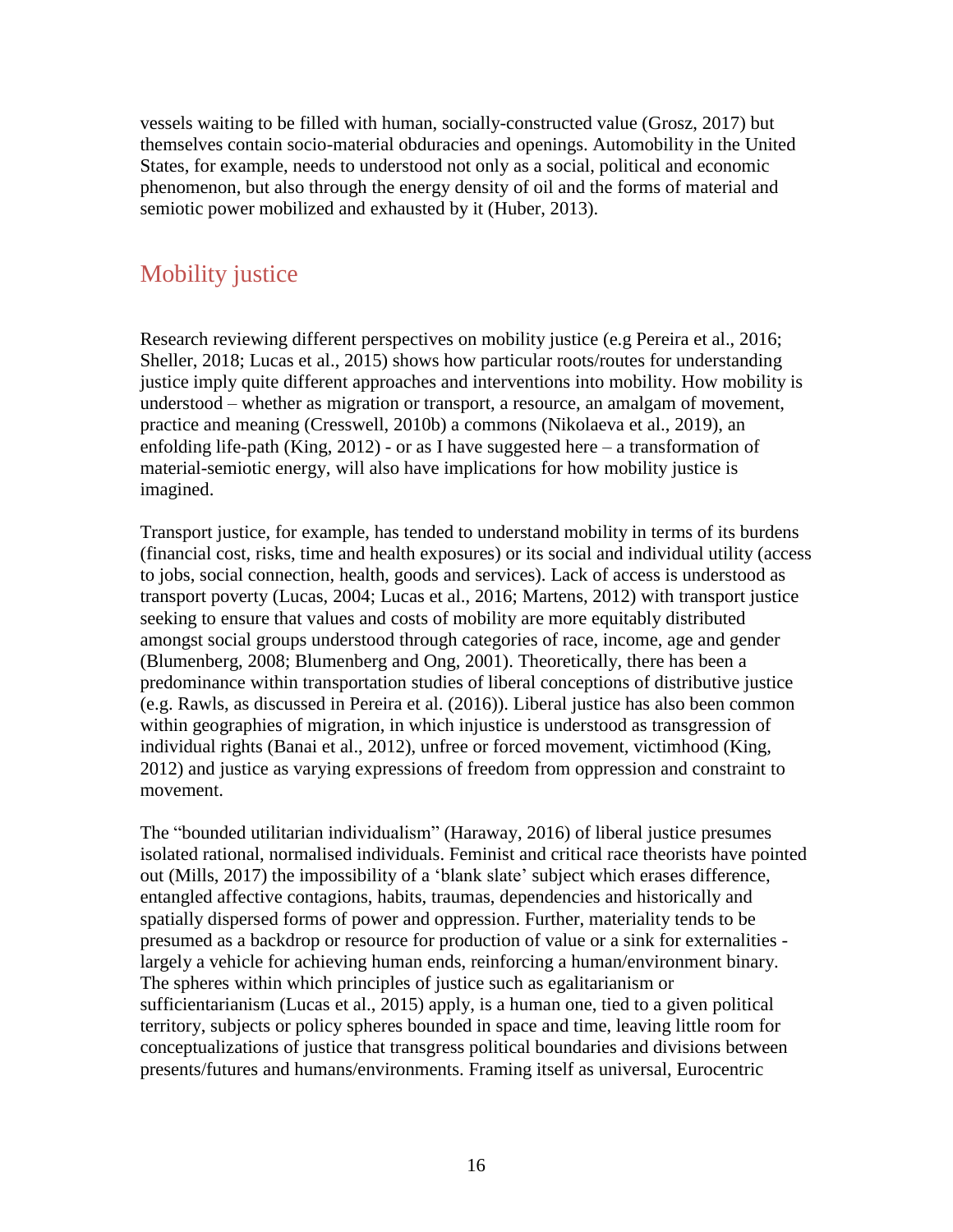liberal thought obscures how liberal conceptions of justice, freedom and progress are implicated in - and reliant upon - racial capitalism, slavery and empire (Gopal, 2019: 15).

In *Mobility Justice,* Sheller (2018) outlines a wide-ranging, multi-scalar notion of mobility justice (p.35) which goes beyond the limits of both liberal transport justice and more immobile spatial justice. Sheller (2018: 170) advocates for a mobility commons that draws on Global South, indigenous, feminist and queer thought and breaks down the boundaries between humans and more-than-humans. For Sheller (2018), the idea of a mobile commons brings mobility away from individualised, private ownership and the restrictions of capitalism and borders (p. 169). Yet the operationalisation of a mobile commons still speaks to the distribution of mobility as a possession requiring distribution, with the state functioning to regulate corporations, excessive mobility and speed and preventing harms of mobility (p. 169). I would argue that understanding mobility as a process of energetic transformation, rather than a thing or resource to be owned, used or distributed, requires a shift in how mobility justice is understood. Mobility understood as always-already a form of power, a material-semiotic death and transformation, has an ethics that is practiced into becoming. For example, ethics do not only come into play in the distribution of access to fossil fuels or the uneven effects of climate change, but in the very acts of extraction and burning – and the material-semiotic relations this transforms. This aligns with understandings of justice in the work of feminist philosophers such as Barad (2010), Grosz (2017) and Ferreira Da Silva (2013) drawing on Derrida's 'justice to come': Justice is immanent to mobility's ontology (Grosz, 2017) rather than a result of its distribution or a particular desired end point fulfilled through thought experiments or moralities and their "maxims and prescriptions" (Butler and Athanasiou, 2013).

When mobility is always already an entangled process of meanings and materialities, it becomes difficult to disentangle where sustainability ends and justice begins. The act of renting and driving a car, for example, represents a mobilising of material-semiotic energies and resources (driver's licence, legal status, money, language, fossil fuels) which create particular worlds and foreclose other worlds. Questions become less about whether particular forms of mobility are just or sustainable, but about which sociomaterial configurations are enabled and exhausted, how and with what effect. In practice, sustainable mobility might look less like Malthusian maxims to travel less; accounting for and distributing fair carbon footprints or incentivising individual travel behaviours. Sustainability might look like justice, and both may be more about staying with what Ferreira Da Silva (2013) calls a radical praxis of exposing the "constitutive violence" through modes of "affection, intention and attention" (p. 59). Configurations of mobility that rely on - and facilitate – large scale destruction of ecosystems, expropriation of land and exploitation of labouring bodies and livelihoods, cannot be fixed (Halberstam, 2013; Harney and Moten, 2013). Instead, mobility justice might need radically other ways of configuring and valuing mobility (Sheller, 2018) and humanness itself (McKittrick, 2015b).

# Byways of conclusion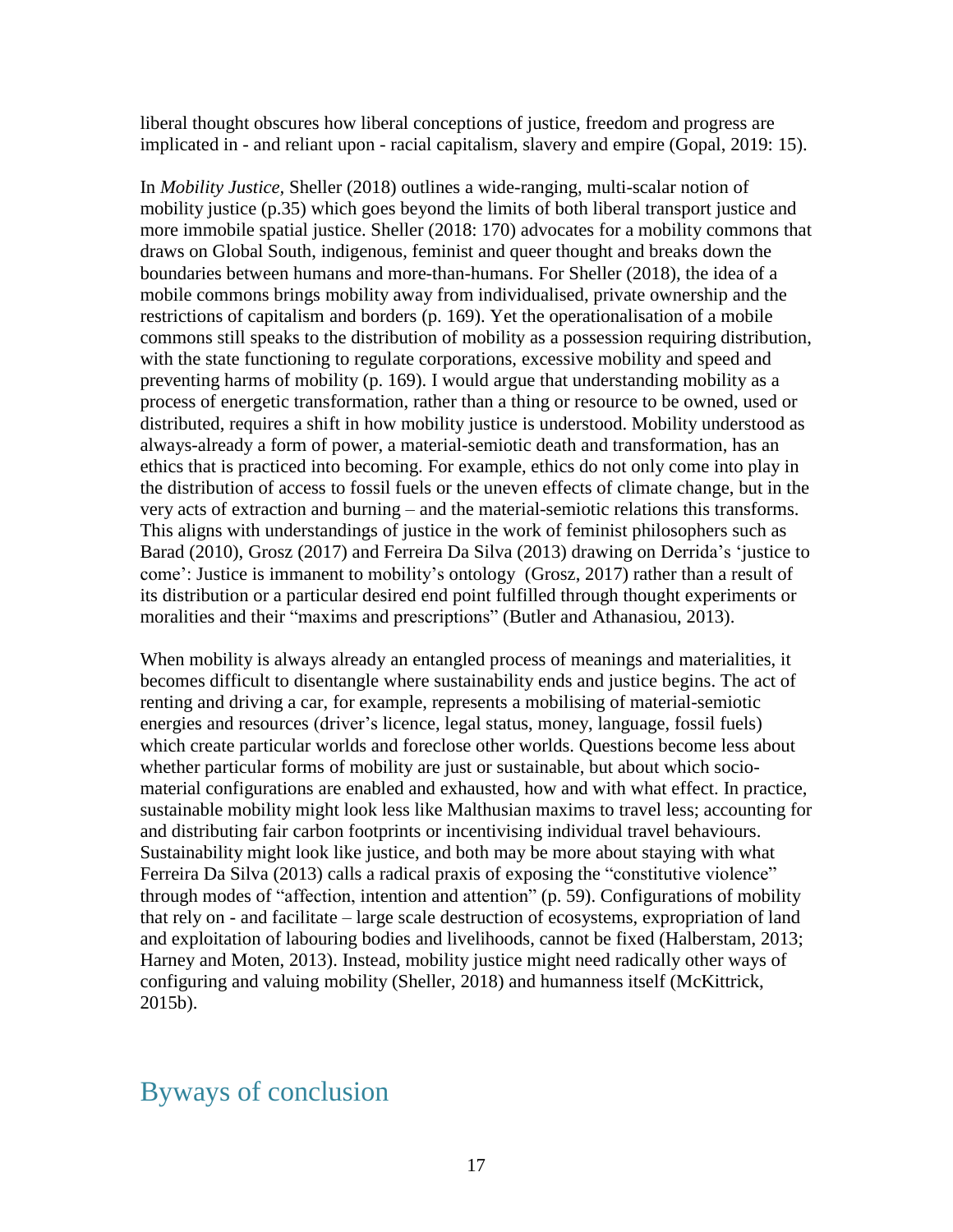"Failure's byways are all the spaces in between the superhighways of capital"

(Halberstam, 2011: 19)

Radical mobilities – both the configurations mobilities take, and their study - may look like disruption or failure, or may not be recognised as being (about) mobility within dominant ontologies and registers of value. Thinking about mobility across migration studies, transport and policy mobility invites questioning of the ontology of mobility and a cross-pollination across different ways of studying mobility (Kwan and Schwanen, 2016). King (2012) has suggested the mobilities paradigm helped shift migration studies away from fundamental divisions between forms of migration and towards understandings of a common mobility. Critiques of borders and state power from within migration studies, in turn, could inform a body of research on everyday urban mobilities that is more critical of the role of policy (Harney and Moten, 2013: 74). This is not about accumulating ways of understanding mobility but about making transparent, understanding and challenging divergent and shared assumptions: What is mobility understood to be? What are the presumptions made of a mobile subject? What hierarchies of value are presumed and what definitions of sustainability and justice are employed?

Only through being transparent about our own assumptions about power and mobility can human geographies of mobility be clear about what is meant by radicality. Here I outlined three common approaches: Firstly, using the term radical to imply magnitude and scale of change required for transitions to more just and sustainable mobilities. While speed and magnitude of change is necessary, these approaches tend not to acknowledge relations of power embedded within and enacted by mobility. Second, I outlined necessary critical approaches to mobility which trace the relations of power that structure (im)mobilities, but often maintain divisions between discursive and infrastructural power and tend to presume given ontologies of mobility. Third, I considered approaches that question the politics of what it means to be mobile and how this is defined. Lastly, drawing on radical black and material feminist thought that unsettles liberal conceptions of the subject, value and justice, I proposed an understanding of radicality as rhizomatic. This asks very different questions of mobility, namely: What are the material-semiotic deaths or transformations of energy it enacts, requires and produces? When mobility is understood to be the manifestation of forms of death or transformation, the value of particular forms, ideologies, distributions or technologies of mobility cannot automatically or universally be presumed. Rather, questions of ethics and mobility need to be specific, process-based and material-semiotic: How does mobility configure particular worlds? What and who is exhausted or transformed in the process? Sustainability and justice of mobility, in this framing, cannot be addressed separately.

Further, taking a rhizomatic approach to human geography research on mobility itself, we might ask ourselves where ideological-energetic resources accumulate, which flows of ideas are reproduced, exploited, exhausted and transformed in the process? What possible worlds are mobilized, condoned and upheld, silenced or deemed to have failed? This paper provokes human geographers not only to 'unmake mobilities' (Sheller, 2018;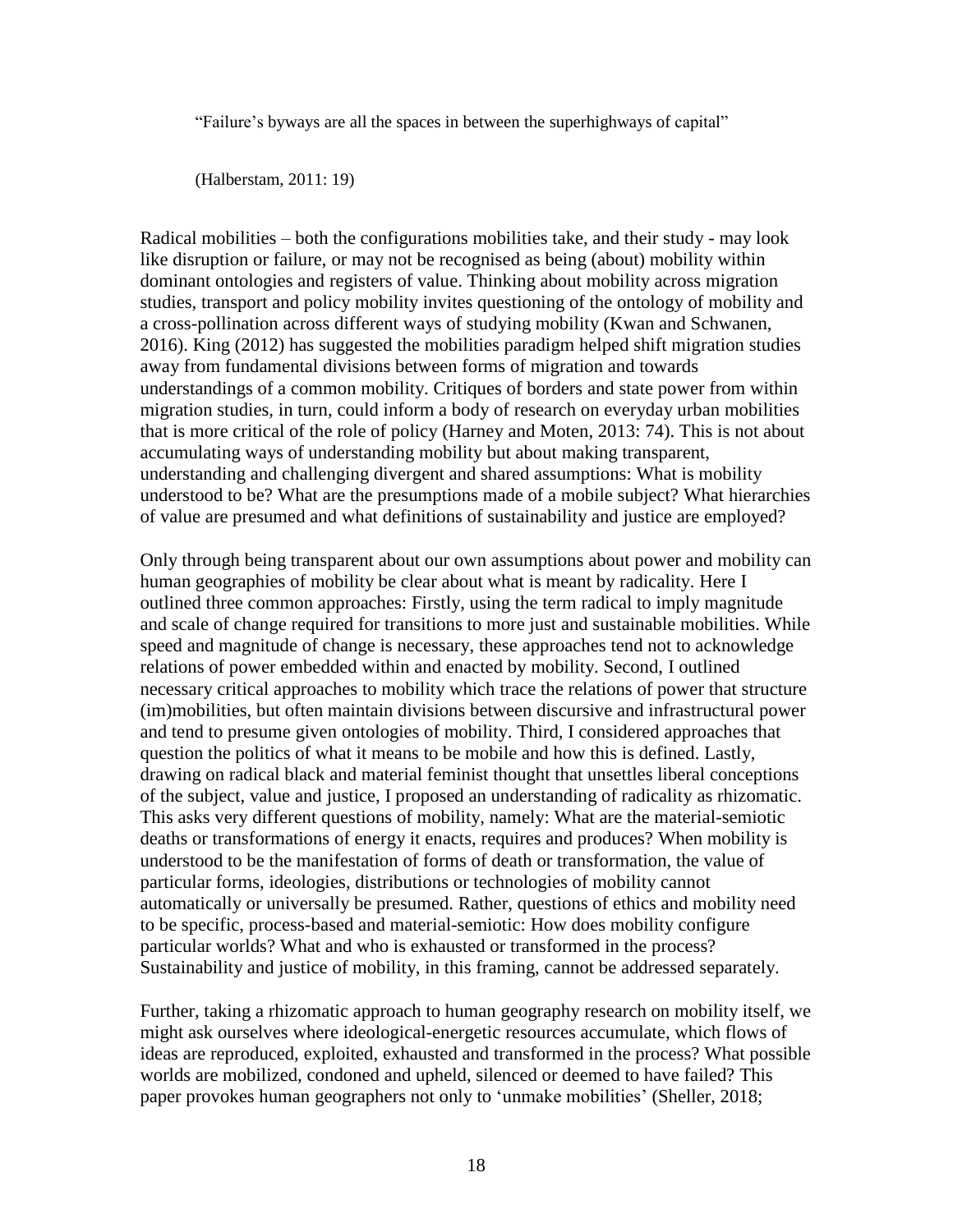Temenos et al., 2017) but also to unlearn the onto-epistemological assumptions – hierarchies of value, modes of subjectification and material-semiotic configurations through which power-as-mobility operates. Without unravelling mobility in this way, future imaginings and practices of mobility risk serving to sustain the status quo, albeit in various hues of white-washed green.

#### References

- 283Collective. (2008) What's Just? Afterthoughts on the Summer Institute in the Geographies of Justice 2007. *Antipode* 40: 736-750.
- A. Nicholson J and Sheller M. (2016) *Race and the Politics of Mobility: Introduction*.
- Acker K. (1993) Against ordinary language: the language of the body. In: Kroker M (ed) *The last sex : feminism and outlaw bodies.* Basingstoke: Basingstoke : Macmillan, 20-28.
- Adey P. (2006) If Mobility is Everything Then it is Nothing: Towards a Relational Politics of (Im)mobilities. *Mobilities* 1: 75-94.
- Affolderbach J and Schulz C. (2015) Mobile transitions: Exploring synergies for urban sustainability research. *Urban Studies* 53: 1942-1957.
- Ahmed S. (2015) *The cultural politics of emotion,* Edinburgh: Edinburgh University Press.
- Akyelken N. (2013) Development and Gendered Mobilities: Narratives from the Women of Mardin, Turkey. *Mobilities* 8: 424-439.
- Allen J. (2011) Powerful assemblages? *Area* 43: 154-157.
- Anderson B. (2017) Cultural geography i: Intensities and forms of power. *Progress in Human Geography* 41.
- Anderson B and McFarlane C. (2011) Assemblage and geography. *Area* 43: 124-127.
- Anderson B, Sharma N and Wright C. (2009) Editorial: Why No Borders? *Refuge* 26: 5- 18.
- Ansfield B. (2015) Still Submerged: The Uninhabitability of Urban Redevelopment. In: McKittrick K (ed) *Sylvia Wynter: On Being Human as Praxis.* Durham and London: Duke University Press, 124-141.
- Ash J and Simpson P. (2016) Geography and post-phenomenology. *Progress in Human Geography* 40: 48-66.
- Avila E. (2014) *The Freeway Is the Perfect Place to Protest Ferguson*. Available at: [http://www.zocalopublicsquare.org/2014/12/15/the-freeway-is-the-perfect-place](http://www.zocalopublicsquare.org/2014/12/15/the-freeway-is-the-perfect-place-to-protest-ferguson/ideas/nexus/)[to-protest-ferguson/ideas/nexus/.](http://www.zocalopublicsquare.org/2014/12/15/the-freeway-is-the-perfect-place-to-protest-ferguson/ideas/nexus/)
- Bærenholdt JO. (2013) Governmobility: The Powers of Mobility. *Mobilities* 8: 20-34.
- Baker T and McGuirk P. (2016) Assemblage thinking as methodology: commitments and practices for critical policy research. *Territory, Politics, Governance* 5: 425-442.
- Banai A, Lenard PT and Torressi T. (2012) Migration and Global Justice. *Global Justice: Theory Practice Rhetoric* 5: 1-3.
- Banister D. (2008) The sustainable mobility paradigm. *Transport Policy* 15: 73-80.
- Barad K. (2007) *Meeting the Universe Halfway: Quantum Physics and the Entanglement of Matter and Meaning,* Durham and London: Duke University Press.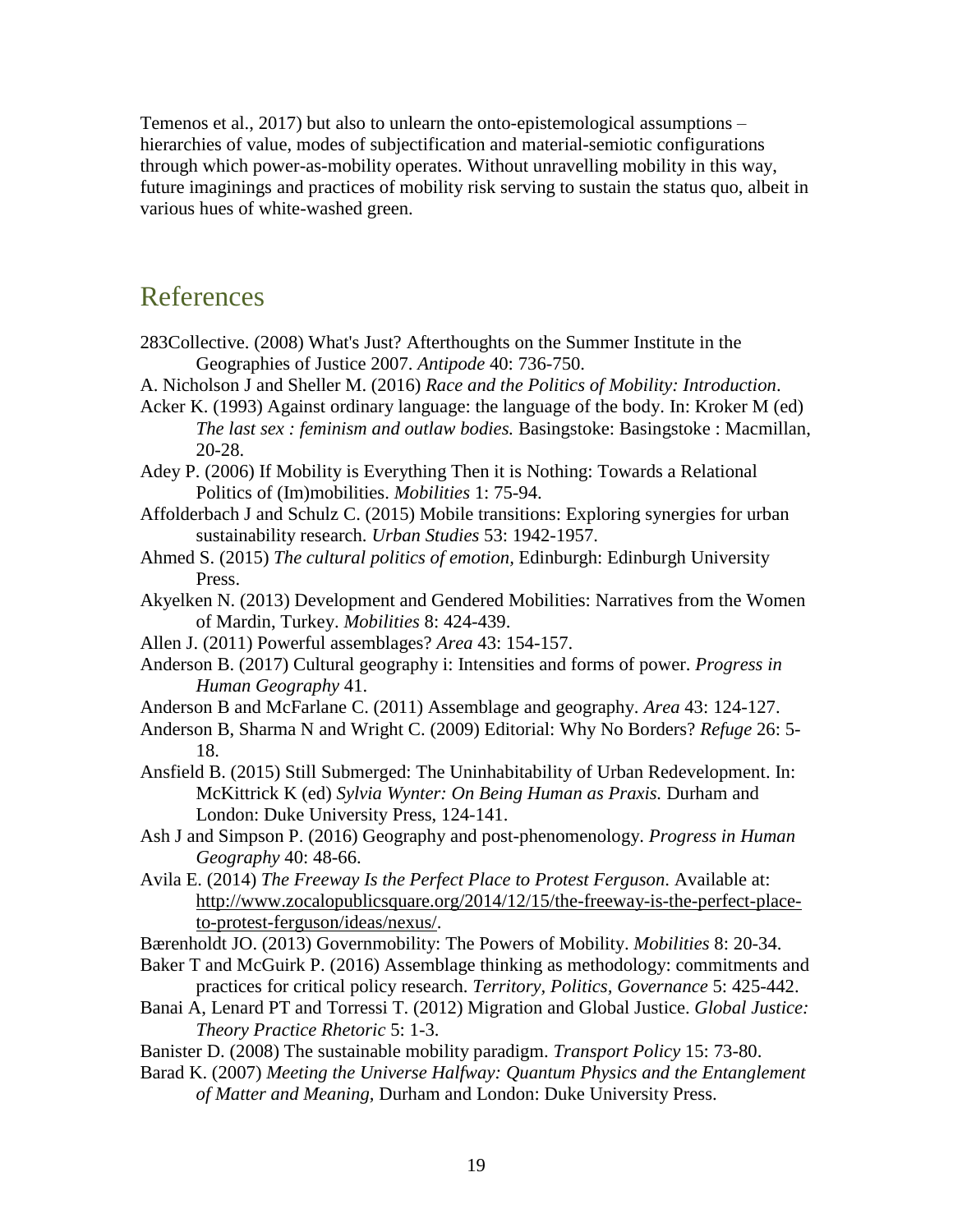- Barad K. (2010) Quantum Entanglements and Hauntological Relations of Inheritance: Dis/continuities, SpaceTime Enfoldings, and Justice-to-Come. *Derrida Today* 3: 240-268.
- Barad K. (2013) On Touching--The Inhuman That Therefore I Am. *differences* 23: 206- 223.
- Beauchamps M, Hoijtink M, Leese M, et al. (2017) Introduction: Security/Mobility and the politics of movement. In: Leese M and Wittendorp S (eds) *Security/Mobility: Politics of Movement.* Manchester: Manchester University Press.
- Bergman N, Schwanen T and Sovacool BK. (2017) Imagined people, behaviour and future mobility: Insights from visions of electric vehicles and car clubs in the United Kingdom. *Transport Policy* 59: 165-173.
- Berlant L. (2011) *Cruel Optimism,* Durham, NC: Duke University Press.
- Bissell D. (2010a) Passenger mobilities: affective atmospheres and the sociality of public transport. *Environment and Planning D: Society and Space* 28: 270-289.
- Bissell D. (2010b) Vibrating materialities: mobility-body-technology relations. *Area* 42: 479-486.
- Bissell D. (2016) Micropolitics of mobility: Public transport commuting and everyday encounters with forces of enablement and constraint. *Annals of the American Association of Geographers* 106: 394-403.
- Blanco J, Lucas K, Schafran A, et al. (2018) Contested mobilities in the Latin American context. *Journal of Transport Geography* 67: 73-75.
- Blickstein SG. (2010) Automobility and the Politics of Bicycling in New York City. *International Journal of Urban and Regional Research* 34: 886-905.
- Blumenberg E. (2008) Immigrants and transport barriers to employment: The case of Southeast Asian welfare recipients in California. *Transport Policy* 15: 33-42.
- Blumenberg E and Ong P. (2001) Cars, Buses, and Jobs: Welfare Participants and Employment Access in Los Angeles. *Transportation Research Record* 1756: 22- 31.
- Blunt A. (2007) Cultural geographies of migration: mobility, transnationality and diaspora. *Progress in Human Geography* 31: 684-694.
- Boehm S, Jones C, Land C, et al. (2006) Against Automobility. Malden, Oxford: Blackwell.
- Bosworth K. (2016) Thinking permeable matter through feminist geophilosophy: Environmental knowledge controversy and the materiality of hydrogeologic processes. *Environment and Planning D: Society and Space*.
- Boyer D. (2017) Energopower: An Introduction. In: Szeman I and Boyer D (eds) *Energy Humanities.* Baltimore: Johns Hopkins University, 184-205.
- Boyer K and Spinney J. (2016) Motherhood, mobility and materiality: Material entanglements, journey-making and the process of 'becoming mother. *Environment and Planning D: Society and Space* 34: 1113-1131.
- Braidotti R. (2011) *Nomadic Subjects: Embodiment and Sexual Difference in Contemporary Feminist Theory,* New York: Columbia University Press.
- Brown W. (2015) *Undoing the demos : neoliberalism's stealth revolution*: New York : Zone Books.
- Burridge A. (2014) 'No Borders' as a Critical Politics of Mobility and Migration. *ACME: An International E-Journal for Critical Geographies* 13: 463-470.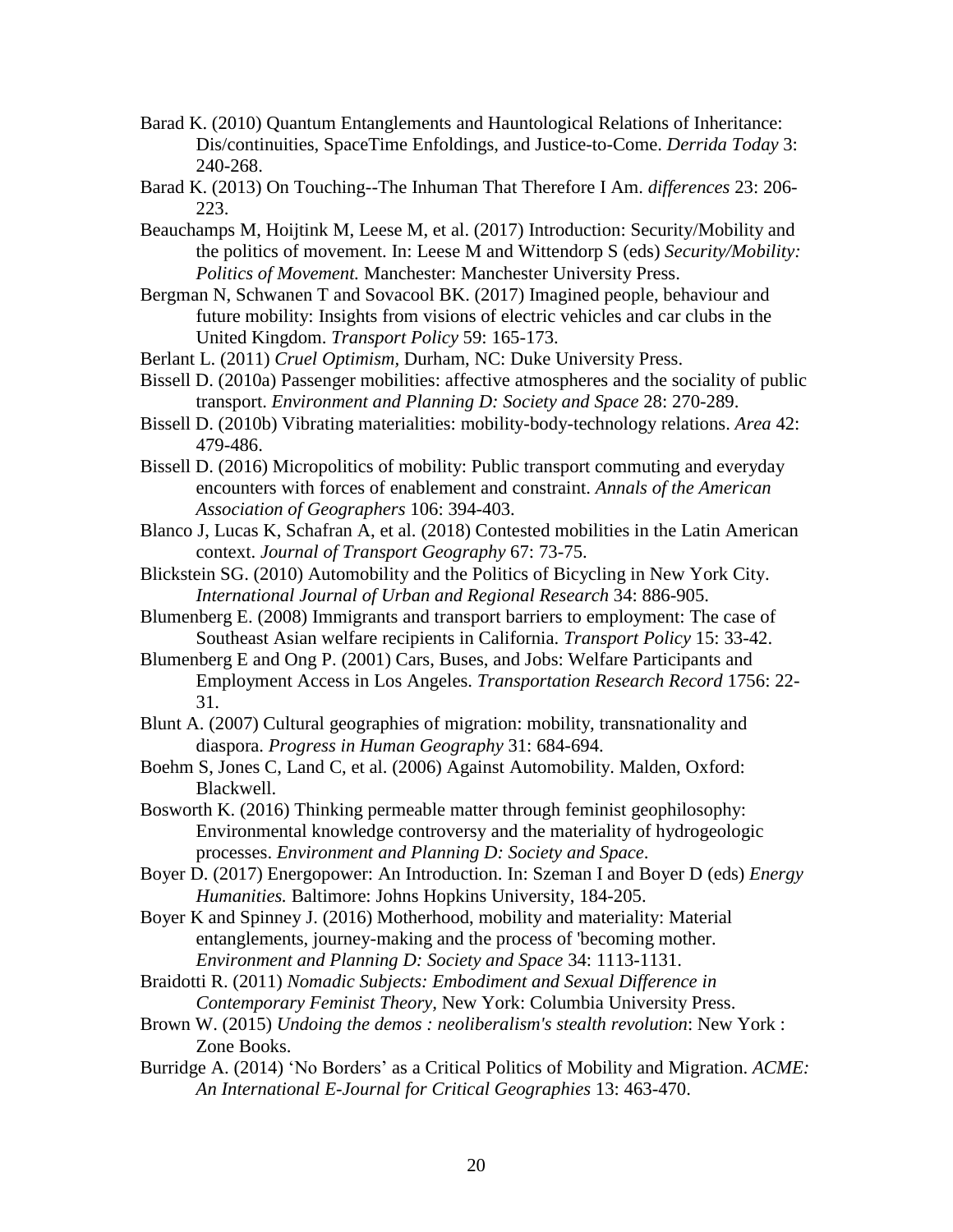- Butler J and Athanasiou A. (2013) *Dispossession: The Performative in the Political,* Cambridge: Polity Press.
- Chatterton P. (2018) *Unlocking Sustainable Cities: A Manifesto for Real Change,* GB: Pluto Press.
- Chouinard V. (1994) Reinventing Radical Geography: Is All That's Left Right? *Environment and Planning D: Society and Space* 12: 2-6.
- Clark N and Yusoff K. (2014) Combustion and Society: A Fire-Centred History of Energy Use. *Theory, Culture & Society*.
- Clarsen G. (2018) Vistas of Future New Mobility Studies. *Transfers* 8.
- Clement S and Waitt G. (2017) Walking, mothering and care: a sensory ethnography of journeying on-foot with children in Wollongong, Australia. *Gender, Place & Culture* 24: 1185-1203.
- Colebrook C. (2000) From Radical Representations to Corporeal Becomings: The Feminist Philosophy of Lloyd, Grosz, and Gatens. *Hypatia* 15: 76-93.
- Colls R. (2007) Materialising bodily matter: Intra- action and the embodiment of ' Fat'. *Geoforum* 38: 353-365.
- Conley J and McLaren A. (2009) *Car Troubles: Critical Studies of Automobility and auto-mobility* Farnham: Ashgate.
- Cowen D. (2014) *The deadly life of logistics: mapping the violence of global trade,* Minneapolis, Minnesota: University of Minnesota Press.
- Cresswell T. (1993) Mobility as Resistance: A Geographical Reading of Kerouac's 'On the Road'. *Transactions of the Institute of British Geographers* 18: 249-262.
- Cresswell T. (1999) Embodiment, Power and the Politics of Mobility: The Case of Female Tramps and Hobos. *Transactions of the Institute of British Geographers.* 24: 175-192.
- Cresswell T. (2010a) Mobilities I: Catching up. *Progress in Human Geography* 35: 550- 558.
- Cresswell T. (2010b) Towards a politics of mobility *Environment and Planning D: Society and Space* 28: 17-31.
- Cresswell T. (2012) Mobilities II: Still. *Progress in Human Geography* 36: 645-653.
- Cresswell T. (2013) Citizenship in Worlds of Mobility. In: Söderström O, Randeria S, Ruedin D, et al. (eds) *Critical Mobilities.* Lausanne: EPFL Press.
- Cresswell T. (2014) Mobilities III. *Progress in Human Geography* 38: 712-721.
- Creswell T. (2006) On the Move: Mobility in the modern western world. London: Routledge.
- Creutzig F, Jochem P, Edelenbosch OY, et al. (2015) Energy and environment. Transport: A roadblock to climate change mitigation? *Science (New York, N.Y.)* 350: 911.
- Cupples J and Ridley E. (2008) Towards a heterogeneous environmental responsibility: sustainability and cycling fundamentalism. *Area* 40.
- Deleuze G. (1988) *Spinoza : practical philosophy,* San Francisco: San Francisco : City Lights Books.
- Deleuze G. (1992) Postscript on the Societies of Control. *October* 59: 3-7.
- Deleuze G. (1994) *Difference and Repetition,* New York: Columbia University Press.
- Deleuze G and Guattari F. (1987) *A thousand plateus: capitalism and schizophrenia,*
	- London: University of Minnesota Press.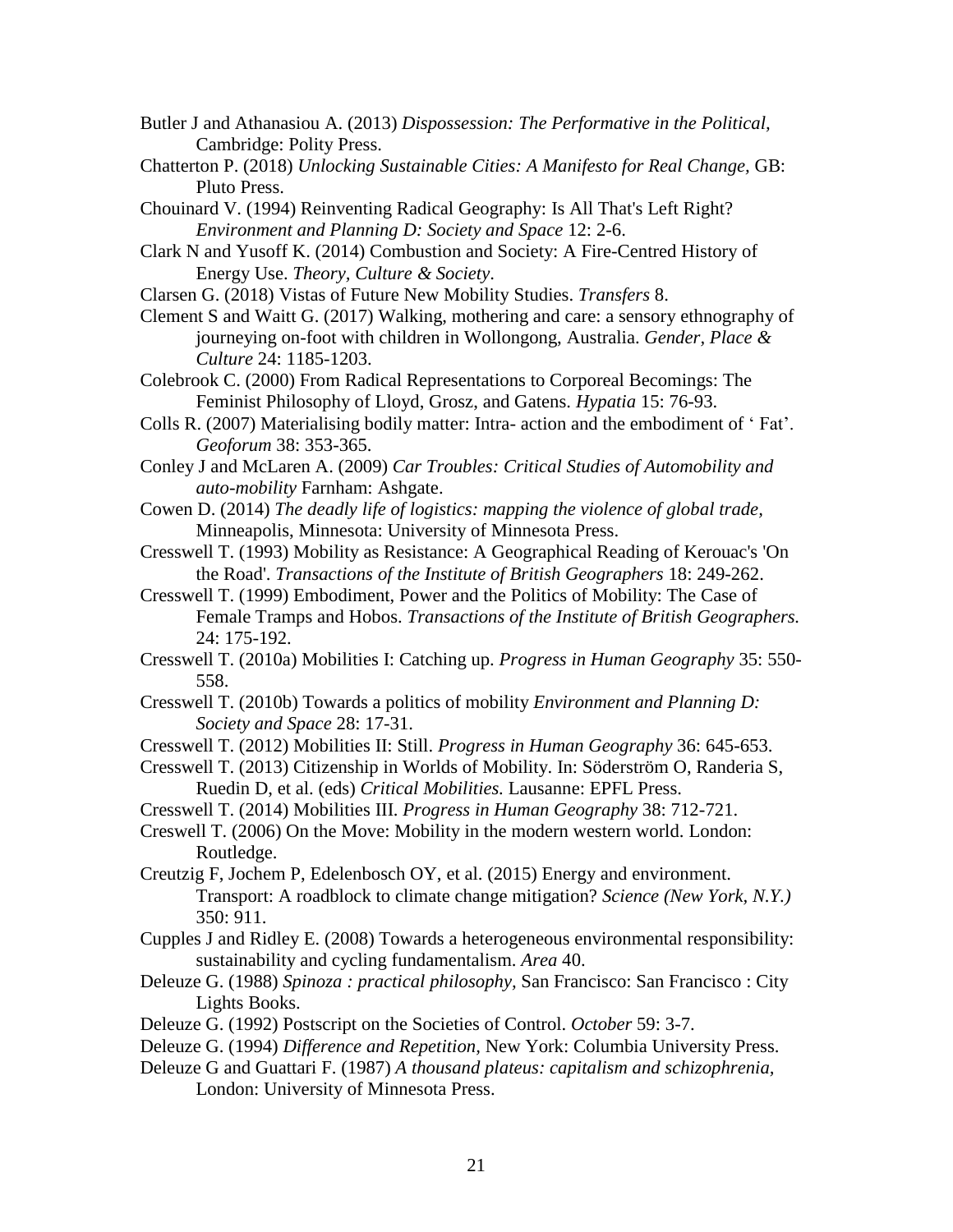Dewsbury JD and Thrift N. (2005) 'Genesis Eternal': After Paul Klee1. 89-108.

- Dhawan R, Hensley R, Padhi A, et al. (2019) *Mobility's second great inflection point*. Available at: [https://www.mckinsey.com/industries/automotive-and](https://www.mckinsey.com/industries/automotive-and-assembly/our-insights/mobilitys-second-great-inflection-point)[assembly/our-insights/mobilitys-second-great-inflection-point.](https://www.mckinsey.com/industries/automotive-and-assembly/our-insights/mobilitys-second-great-inflection-point)
- Dixon DP. (2014) The way of the flesh: life, geopolitics and the weight of the future. *Gender, Place & Culture* 21: 136-151.
- Doughty K and Murray L. (2016) Discourses of Mobility: Institutions, Everyday Lives and Embodiment. *Mobilities* 11: 303-322.
- Elliot A. (2016) Gender. In: Salazar NB and Jayaram K (eds) *Keywords of mobility: critical engagements.* New York, NY: Berghahn Books.
- Esson J, Noxolo P, Baxter R, et al. (2017) The 2017 RGS-IBG chair's theme: decolonising geographical knowledges, or reproducing coloniality? *Area* 49: 384- 388.
- Fastenrath S and Braun B. (2018) Lost in Transition? Directions for an Economic Geography of Urban Sustainability Transitions. *Sustainability* 10: 2434.
- Ferreira Da Silva D. (2013) To Be Announced. *Social Text* 31: 43-62.
- Ferreira da Silva D. (2017a) 1 (life) ÷ 0 (blackness) =  $\infty \infty$  or  $\infty / \infty$ : On Matter Beyond the Equation of Value. *e-flux* 79: 1-11.
- Ferreira Da Silva D. (2017b) Speculations on a Transformative Theory of Justice. *Hearings: The Online Journal of Countour Biennale*.
- Frello B. (2008) Towards a Discursive Analytics of Movement: On the Making and Unmaking of Movement as an Object of Knowledge. *Mobilities* 3: 25-50.
- Furness Z. (2010) *One Less Car: Bicycling and the Politics of Automobility,* Philadelphia, PA: Temple University Press.
- Gabrys J. (2014) Powering the Digital: From Energy Ecologies to Electronic Environmentalism. In: Maxwell R, Raundalen J and Vestberg NL (eds) *Media and the Ecological Crisis.* New York and London: Routledge, 3-18.
- García-Olivares A, Solé J and Osychenko O. (2018) Transportation in a 100% renewable energy system. *Energy Conversion and Management* 158: 266-285.
- Garrett BL. (2014) Undertaking recreational trespass: urban exploration and infiltration. *Transactions of the Institute of British Geographers* 39: 1-13.
- Garrett BL and Hawkins H. (2013) And Now For Something Completely Different … Thinking Through Explorer Subject-Bodies : A Response to Mott and Roberts. *Antipode*: 1-22.
- Geels FW. (2012) A socio-technical analysis of low-carbon transitions: introducing the multi-level perspective into transport studies *Journal of Transport Geography* 24: 471-482.
- Geels FW. (2014) Regime Resistance against Low-Carbon Transitions: Introducing Politics and Power into the Multi-Level Perspective. *Theory, Culture & Society*.
- Gibson K. (2014) Thinking around what a radical geography 'must be'. *Dialogues in Human Geography* 4: 283-287.
- Gilmore RW. (2017) Abolition Geography and the Problem of Innocence. In: Johnson GT, & Lubin, A. (ed) *Futures of black radicalism.* London: Verso, 225-240.
- Golub A. (2015) Moving Beyond Fordism: "Complete Streets" and the changing political economy of urban transportation. In: Zavestoski S and Agyeman J (eds)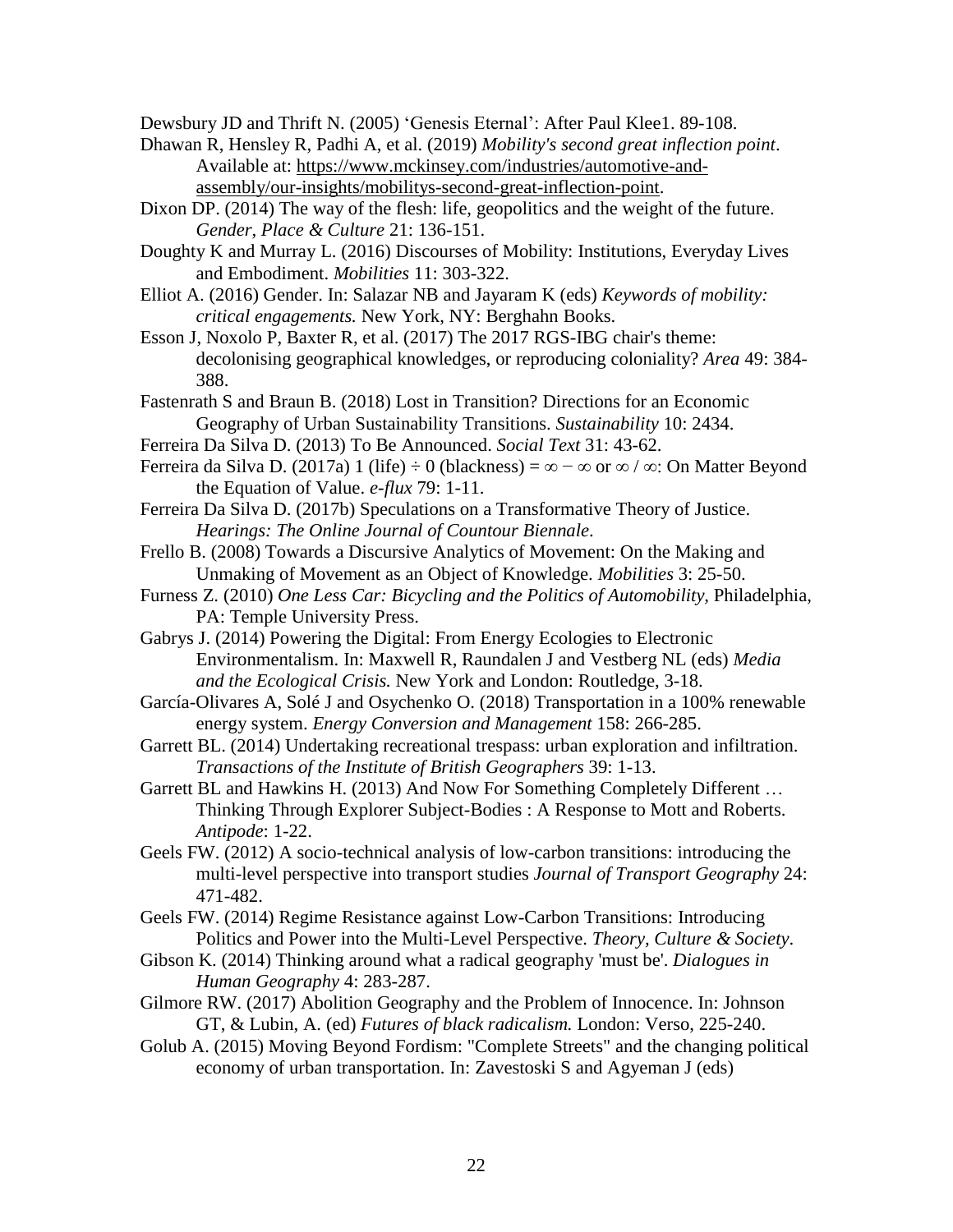*Incomplete Streets: Processes, Practices, and Possibilities.* New York: Routledge 36-53.

- Golub A, Hoffmann ML, Lugo AE, et al. (2016) *Bicycle Justice and Urban Transformation : Biking for all?,* Florence: Taylor and Francis.
- Goodwin KJ. (2010) Reconstructing Automobility: The Making and Breaking of Modern Transportation. *Global Environmental Politics* 10.
- Gopal P. (2019) *Insurgent Empire: Anticolonial Resistance and British Dissent,* London Verso
- Gorman-Murray A. (2009) Intimate mobilities: emotional embodiment and queer migration. *Social & Cultural Geography* 10: 441-460.
- Grosz E. (2012) The Nature of Sexual Difference. *Angelaki: Journal of the Theoretical Humanities* 17: 69-93.
- Grosz E. (2017) *The Incorporeal: Ontology, Ethics, and the Limits of Materialism,* New York: Columbia University Press.
- Gustafson P. (2001) Roots and Routes. *Environment and Behaviour* 33: 667-686.
- Halberstam J. (2011) *The queer art of failure,* Durham [NC: Duke University Press.
- Halberstam J. (2013) The Wild Beyond: With and for the Undercommons. In: Harney S and Moten F (eds) *The Undercommons: Fugitive Planning & Black Study.* New York: Minor Compositions.
- Hannam K, Sheller M and Urry J. (2006) Editorial: Mobilities, Immobilities and Moorings. *Mobilities* 1: 1-22.
- Haraway D. (2004) *The Haraway reader,* New York ; London: Routledge.
- Haraway D. (2016) *Staying with the trouble : making kin in the Chthulucene,* Durham, North Carolina: Duke University Press.
- Harney S and Moten F. (2013) *The Undercommons: Fugitive Planning & Black Study,* New York: Minor Compositions.
- Harvey D. (2017) 'Listen, Anarchist!' A personal response to Simon Springer's 'Why a radical geography must be anarchist. *Dialogues in Human Geography* 7: 233-250.
- Hatton J. (2018) MARS Attacks! A Cautionary Tale from the UK on the Relation between Migration and Refugee Studies (MARS) and Migration Control. *Movements* 4.
- Hickman R and Banister D. (2007) Looking over the horizon: Transport and reduced CO2 emissions in the UK by 2030. *Transport Policy* 14: 377-387.
- Hickman R, Hall P and Banister D. (2013) Planning more for sustainable mobility. *Journal of Transport Geography* 33: 210-219.
- Hird MJ and Clark N. (2013) 'Deep Shit'. *O-Zone: A Journal of Object-Oriented Studies*.
- Holden E, Gilpin G and Banister D. (2019) Sustainable Mobility at Thirty. *Sustainability* 11.
- hooks b. (2003) *Teaching Community: A Pedagogy of Hope,* New York; London: Routledge
- Hopkins D, Higham J, Orchiston C, et al. (2019) Practising academic mobilities: Bodies, networks and institutional rhythms. *The Geographical Journal*: 1-13.
- Huber MT. (2013) *Lifeblood: Oil, Freedom, and the Forces of Capital* London: University of Minnesota Press.
- Huff H and Ralph K. (2014) The reason fewer US women cycle than the Dutch is not what you think it is *The Guardian, .* The Guardian.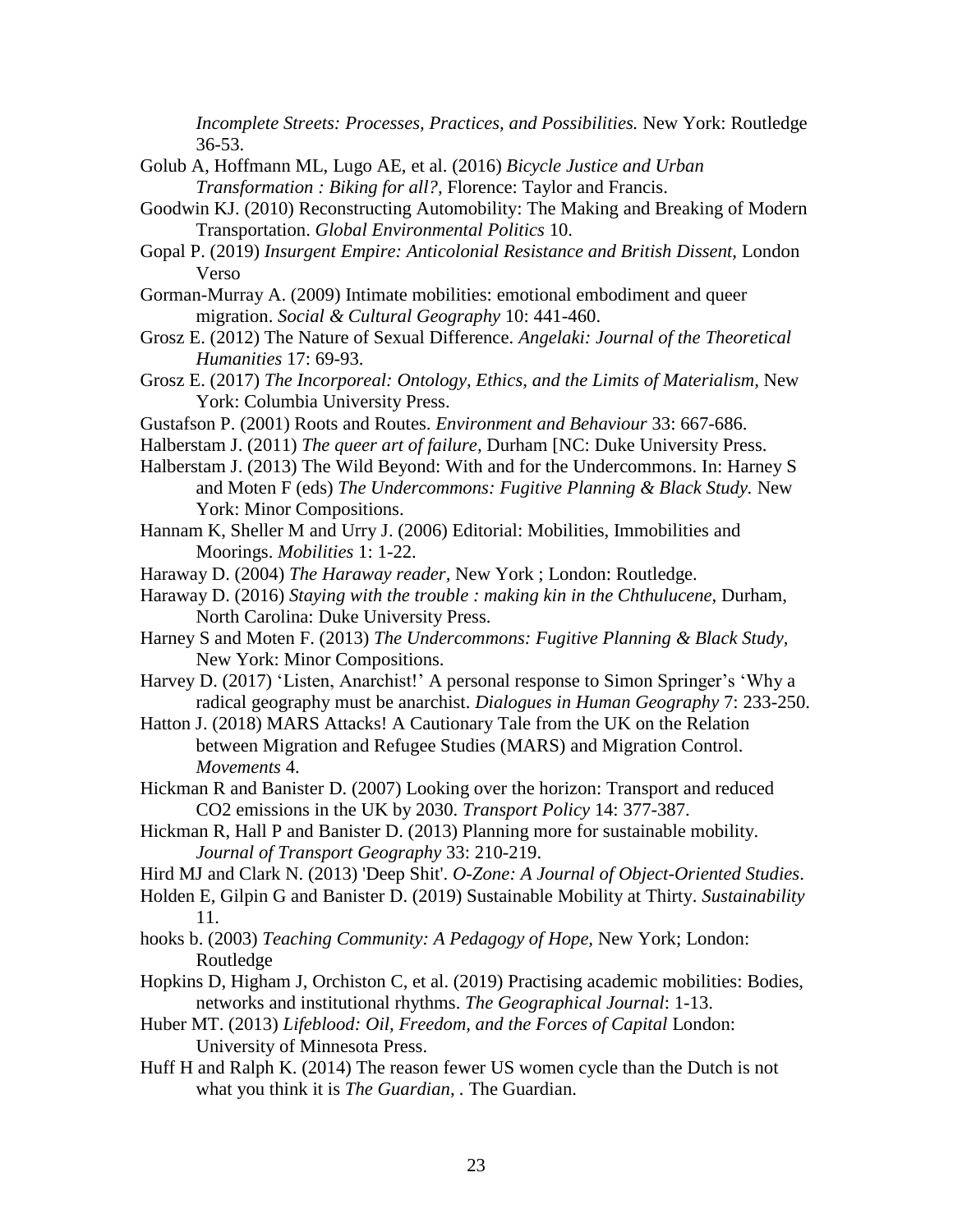- Hyndman J. (2013) The (Geo)Politics of Mobility. In: Staeheli LA, Kofman E and Peake L (eds) *Mapping Women, Making Politics: Feminist Perspectives on Political Geography.* Abingdon, Oxon: Routledge Ltd, 169-184.
- Imrie R. (2000) Disability and discourses of mobility and movement. *Environment and Planning A* 32: 1641-1656.
- Jackson ZI. (2013) Animal: New Directions in the Theorization of Race and Posthumanism. *Feminist Studies* 39.
- Jensen A. (2011) Mobility, Space and Power: On the Multiplicities of Seeing Mobility. *Mobilities* 6: 255-271.
- Jones JP, Leitner H, Marston SA, et al. (2017) Neil Smith's Scale. *Antipode* 49: 138-152.
- King R. (2012) Geography and Migration Studies: Retrospect and Prospect. *Population, Space and Place* 18: 134-153.
- Kirby V. (2011) *Quantum Anthropologies: Life at Large,* Durham and London: Duke University Press.
- Koglin T. (2014) Vélomobility and the politics of transport planning. *GeoJournal*.
- Koglin T and Rye T. (2014) The marginalisation of bicycling in Modernist urban transport planning. *Journal of Transport & Health* 1: 214-222.
- Kunz S. (2016) Privileged Mobilities: Locating the Expatriate in Migration Scholarship. *Geography Compass* 10: 89-101.
- Kwan M-P and Schwanen T. (2016) Geographies of Mobility. *Annals of the American Association of Geographers* 106: 243-256.
- Lawhon M and Murphy JT. (2012) Socio-technical regimes and sustainability transitions: Insights from political ecology. *Progress in Human Geography* 36: 354-378.
- Lee D. (2015) The Unbearable Weight of Irresponsibility and the LIghtness of Tumbleweeds: Cumulative irresponsibility in neoliberal streetscapes. In: Zavestoski S and Agyeman J (eds) *Incomplete Streets: Processes, Practices, and Possibilities.* New York: Routledge 77-93.

Lovell H. (2019) Policy failure mobilities. *Progress in Human Geography* 43: 46-63.

- Lucas K. (2004) Towards a 'social welfare' approach to transport. In: Lucas K (ed) *Running on Empty: Transport, social exclusion and environmental justice.* Bristol: Policy Press.
- Lucas K, Mattioli G, Verlinghieri E, et al. (2016) Transport poverty and its adverse social consequences. *Proceedings of the Institution of Civil Engineers - Transport* 169: 353-365.
- Lucas K, van Wee B and Maat K. (2015) A method to evaluate equitable accessibility: combining ethical theories and accessibility-based approaches. *Transportation* 43: 473-490.
- Lugo AE. (2012) Planning for diverse use/rs: ethnographic research on bikes, bodies, and public space in LA. *Kroeber Anthropological Society papers* 101: 49-65.
- Lugo AE. (2013a) Body-City-Machines: Human Infrastructure for Bicycling in Los Angeles. *Anthropology.* University of California Irvine, 244.
- Lugo AE. (2013b) CicLAvia and human infrastructure in Los Angeles: ethnographic experiments in equitable bike planning. *Journal of Transport Geography* 30: 202- 207.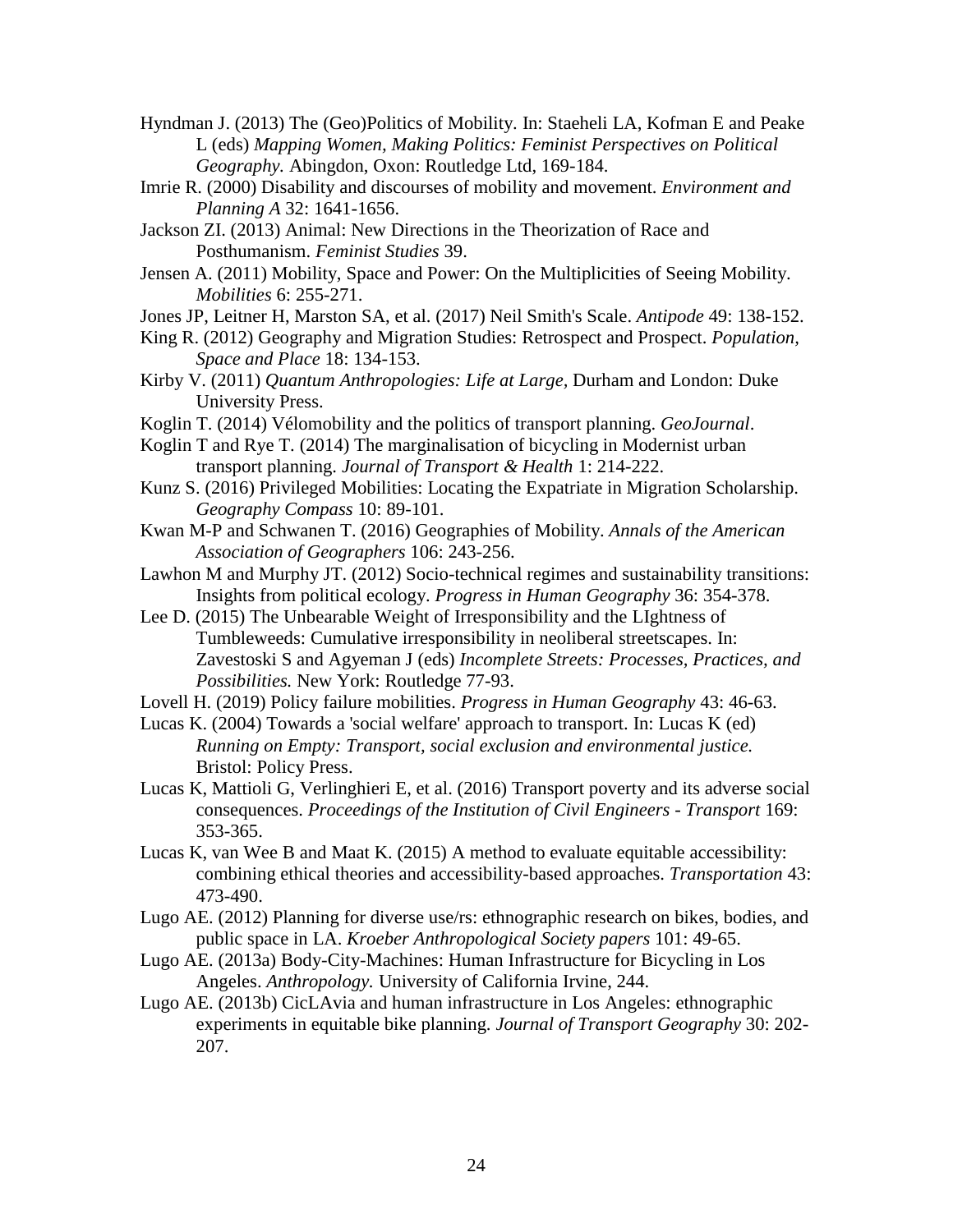Manderscheid K. (2016) Who does the move? Affirmation or deconstruction of the solitary mobile subject. In: Grieco M, Endres M, Manderscheid K, et al. (eds) *The Mobilities Paradigm : Discourses and Ideologies.* London: Routledge.

Manderscheid K, Schwanen T and Tyfield D. (2014) Introduction to Special Issue on 'Mobilities and Foucault'. *Mobilities* 9: 479-492.

Martens K. (2012) Justice in transport as justice in accessibility: applying Walzer's 'Spheres of Justice' to the transport sector. *Transportation* 39: 1035-1053.

- Massey D. (1993) Power-Geometry and a Progressive Sense of Place. In: Bird J, Curtis B, Putnam T, et al. (eds) *Mapping the futures: local cultures, global change.* London;New York;: Routledge, 59-69.
- Massey D. (2005) *For Space,* London: Sage.
- Mbembe A. (2018) The Idea of a borderless world. *Africaisacountry*.

McCann E. (2011a) Veritable inventions: cities, policies and assemblage. *Area* 43: 143- 147.

- McCann EJ. (2011b) Urban Policy Mobilities and Global Circuits of Knowledge: Toward a Research Agenda. *Annals of the Association of American Geographers* 101: 107-130.
- McCormack DP. (2017) Elemental infrastructures for atmospheric media: On stratospheric variations, value and the commons. *Environment and Planning D: Society and Space* 35: 418-437.
- McKinsey. (2019) *Snapshots of the global mobility revolution*. Available at: [https://www.mckinsey.com/industries/automotive-and-assembly/our](https://www.mckinsey.com/industries/automotive-and-assembly/our-insights/snapshots-of-the-global-mobility-revolution)[insights/snapshots-of-the-global-mobility-revolution.](https://www.mckinsey.com/industries/automotive-and-assembly/our-insights/snapshots-of-the-global-mobility-revolution)
- McKittrick K. (2014) The Last Place They Thought Of. In: Gieseking JJ and Mangold W (eds) *The People, Place, and Space Reader.* Oxon: Routledge.
- McKittrick K. (2015a) Axis, Bold as Love: On Sylvia Wynter, Jimi Hendrix, and the Promise of Science. In: McKittrick K (ed) *Sylvia Wynter: On Being Human as Praxis.* Durham and London: Duke University Press, 106-123.
- McKittrick K. (2015b) Sylvia Wynter: On Being Human as Praxis. In: McKittrick K (ed) *Sylvia Wynter: On Being Human as Praxis.* Durham and London: Duke University Press, 106-123.
- McKittrick K. (2017) The Algorithm and the Song *Feminist Theory Workshop.* Duke University, Durham, USA.
- Merriman P. (2009) Automobility and the Geographies of the Car. *Geography Compass* 3/2: 586-599.
- Merriman P. (2014) Mobilities I: Departures. *Progress in Human Geography* 39: 87-95.
- Merriman P. (2015) Mobilities II: Cruising. *Progress in Human Geography*.
- Merriman P. (2016) Mobilities III. *Progress in Human Geography* 41: 375-381.
- Merriman P. (2018) Molar and molecular mobilities: The politics of perceptible and imperceptible movements. *Environment and Planning D: Society and Space*: 026377581877697.
- Mignolo WD. (2015) Sylvia Wynter: What Does It Mean to Be Human? In: McKittrick K (ed) *Sylvia Wynter: On Being Human as Praxis.* Durham and London: Duke University Press, 106-123.
- Mills CW. (2017) *Black rights/white wrongs : the critique of racial liberalism,* New York, NY: Oxford University Press.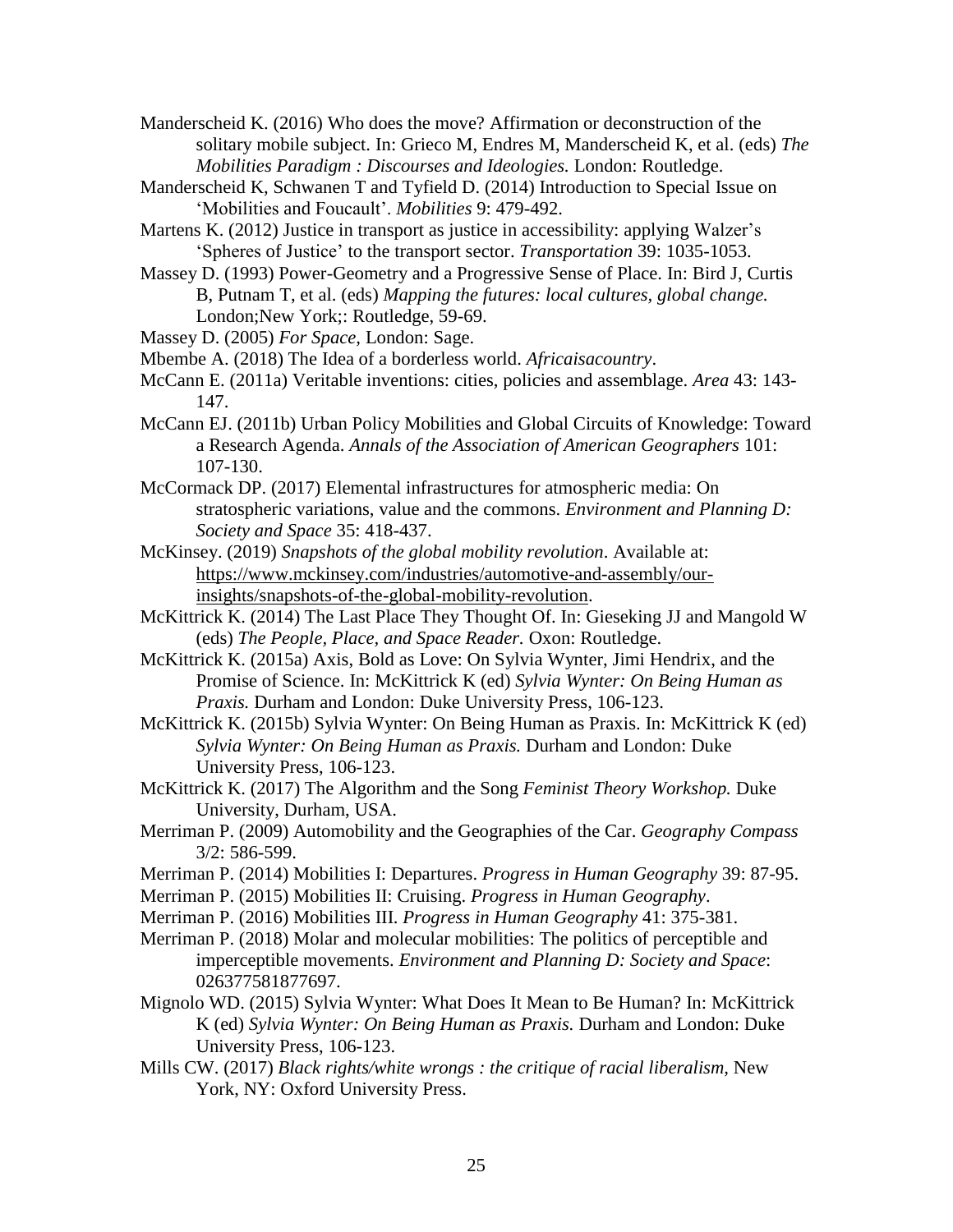- Mott C and Roberts S. (2013a) Difference Really Does Matter: A Reply to Garrett and Hawkins. *Antipode*.
- Mott C and Roberts S. (2013b) Not Everyone Has (the) Balls: Urban Exploration and the Persistence of Maculinist Geography. .
- Mullen C and Marsden G. (2016) Mobility justice in low carbon energy transitions. *Energy Research & Social Science* 18: 109-117.
- Murphy JT. (2015) Human geography and socio-technical transition studies: Promising intersections. *Environmental Innovation and Societal Transitions* 17: 73-91.
- Nash C. (2000) Performativity in practice: some recent work in cultural geography. *Progress in Human Geography* 24: 653-664.
- Nawyn SJ. (2010) Gender and Migration: Integrating Feminist Theory into Migration Studies. *Sociology Compass* 4: 749-765.
- Neimanis A and Walker RI. (2014) *Weathering:* Climate Change and the "Thick Time" of Transcorporeality. *Hypatia* 29: 558-575.
- Nikolaeva A, Adey P, Cresswell T, et al. (2019) Commoning mobility: Towards a new politics of mobility transitions. *Transactions of the Institute of British Geographers* 44: 346-360.
- O'Lear S. (2016) Climate science and slow violence: A view from political geography and STS on mobilizing technoscientific ontologies of climate change. *Political Geography* 52: 4-13.
- Olson E. (2015) Geography and ethics I: Waiting and urgency. *Progress in Human Geography* 39: 517-526.
- Peake L and Sheppard E. (2014) The Emergence of Radical/Critical Geography within North America. *ACME: An International E-Journal for Critical Geographies* 13: 305-327.
- Peck J. (2010) *Constructions of neoliberal reason,* Oxford: Oxford University Press.
- Peck J. (2011) Geographies of policy: From transfer-diffusion to mobility-mutation. *Progress in Human Geography* 35: 773-797.
- Peck J and Theodore N. (2010) Mobilizing policy: Models, methods, and mutations. *Geoforum* 41: 169-174.
- Pedwell C and Whitehead A. (2012) Affecting feminism: Questions of feeling in feminist theory. *Feminist Theory* 13: 115-129.
- Peet R. (2000) Celebrating thirty years of radical geography. *Environment and Planning A* 32: 951–953.
- Pereira RHM, Schwanen T and Banister D. (2016) Distributive justice and equity in transportation. *Transport Reviews* 37: 170-191.
- Pesses MW. (2010) Automobility, Vélomobility, American Mobility: An Exploration of the Bicycle Tour. *Mobilities* 5: 1-24.
- Peters D. (2013) Gender and Sustainable Urban Mobility. *Sustainable Urban Mobility: Global Report on Human Settlements.* Nairobi: UN Habitat.
- Pignarre P and Stengers I. (2011) *Capitalist Sorcery: Breaking the Spell,* Basingstoke Palgrave Macmillan
- Povinelli E. (2006) *The Empire of Love: Toward a Theory of Intimacy, Geneology, and Carnality* London: Duke University Press.
- Povinelli E. (2016) *Geontologies : a requiem to late liberalism,* Durham: Duke University Press.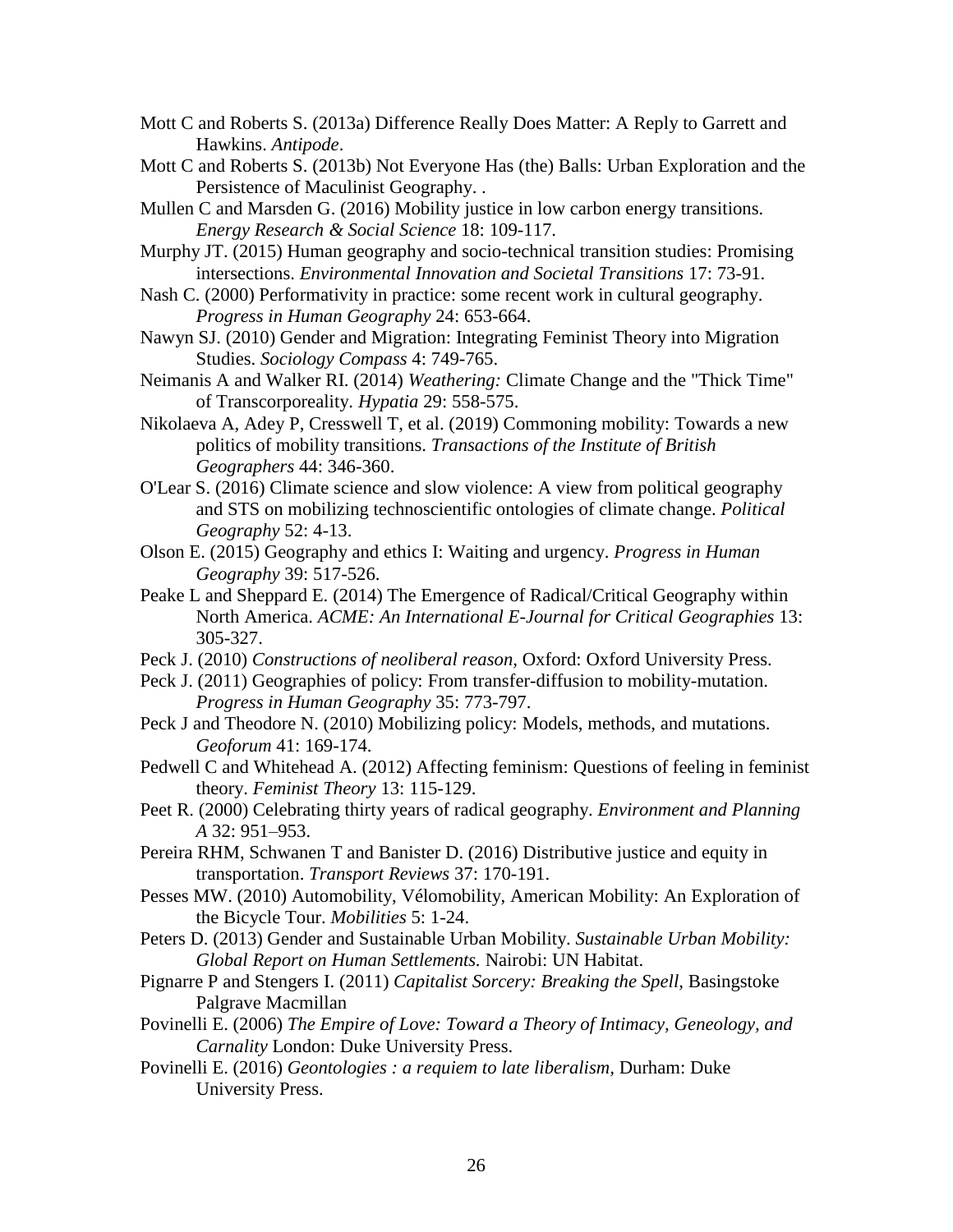- Prince R. (2017) Local or global policy? Thinking about policy mobility with assemblage and topology. *Area* 49: 335-341.
- Puar J. (2006) Mapping US Homonormativities. *Gender, Place & Culture* 13: 67-88.
- Puar J. (2011) 'I would rather be a cyborg than a goddess' Intersectionality, Assemblage, and Affective Politics. *Transversal Texts*.
- Puar J. (2017) Hands Up, Don't Shoot! *The New Inquiry.*
- Puar JK. (2005) Queer Times, Queer Assemblages. *Social Text* 23: 121-140.
- Pucher J and Buehler R. (2010) Walking and Cycling for Healthy Cities. *Built Environment* 36: 391-414.
- Pulido L. (2016) Geographies of race and ethnicity II. *Progress in Human Geography* 41: 524-533.
- Rajé F and Saffrey A. (n.d.) 'The Value of Cycling'. University of Birmingham and Phil Jones Associates.
- Rankine C. (2015) *Citizen: An American Lyric,* London: Pengiun Books.
- Rink BM and Gamedze AS. (2015) Mobility and the City Improvement District: Frictions in the Human-capital Mobile Assemblage. *Mobilities* 11: 643-661.
- Robinson J. (2015) 'Arriving at' Urban Policies: The Topological Spaces of Urban Policy Mobility. *International Journal of Urban and Regional Research* 39: 831-834.
- Saldanha A. (2016) Scale, Difference and Universality in the Study of Race. *Postcolonial Studies* 18: 326-335.
- Sallis JF. (2016) New evidence for the role of transportation in health. *The Lancet Public Health* 1: e38-e39.
- Salter MB. (2013) To Make Move and Let Stop: Mobility and the Assemblage of Circulation. *Mobilities* 8: 7-19.
- Schapendonk J, van Liempt I, Schwarz I, et al. (2018) Re-routing migration geographies: Migrants, trajectories and mobility regimes. *Geoforum*.
- Scholten C, Friberg T and Sandén A. (2012) Re-Reading Time-Geography from a Gender Perspective: Examples from Gendered mobility. *Tijdschrift voor Economische en Sociale Geografie* 103: 584-600.
- Schwanen T. (2015a) Automobility In: Wright JD (ed) *The International Encyclopedia of Social and Behavioral Sciences* 2nd Edition ed. Oxford Elsevier.
- Schwanen T. (2015b) Beyond instrument: smartphone app and sustainable mobility. *EJTIR* 15.
- Schwanen T. (2015c) Geographies of transport I: Reinventing a field? *Progress in Human Geography*.
- Schwanen T. (2016) Geographies of transport II. *Progress in Human Geography* 41: 355- 364.
- Schwanen T. (2017) Geographies of transport III. *Progress in Human Geography* 42: 463-472.
- Shell J. (2018) Verkehr, or Subversive Mobility: Recovering Radical Transportation Geographies from Language. *Human Geography* 11: 11-29.
- Sheller M. (2015) Uneven Mobility Futures: A Foucauldian Approach. *Mobilities* 11: 15- 31.
- Sheller M. (2018) *Mobility Justice: The Politics of Movement in an Age of Extremes,* London: Verso.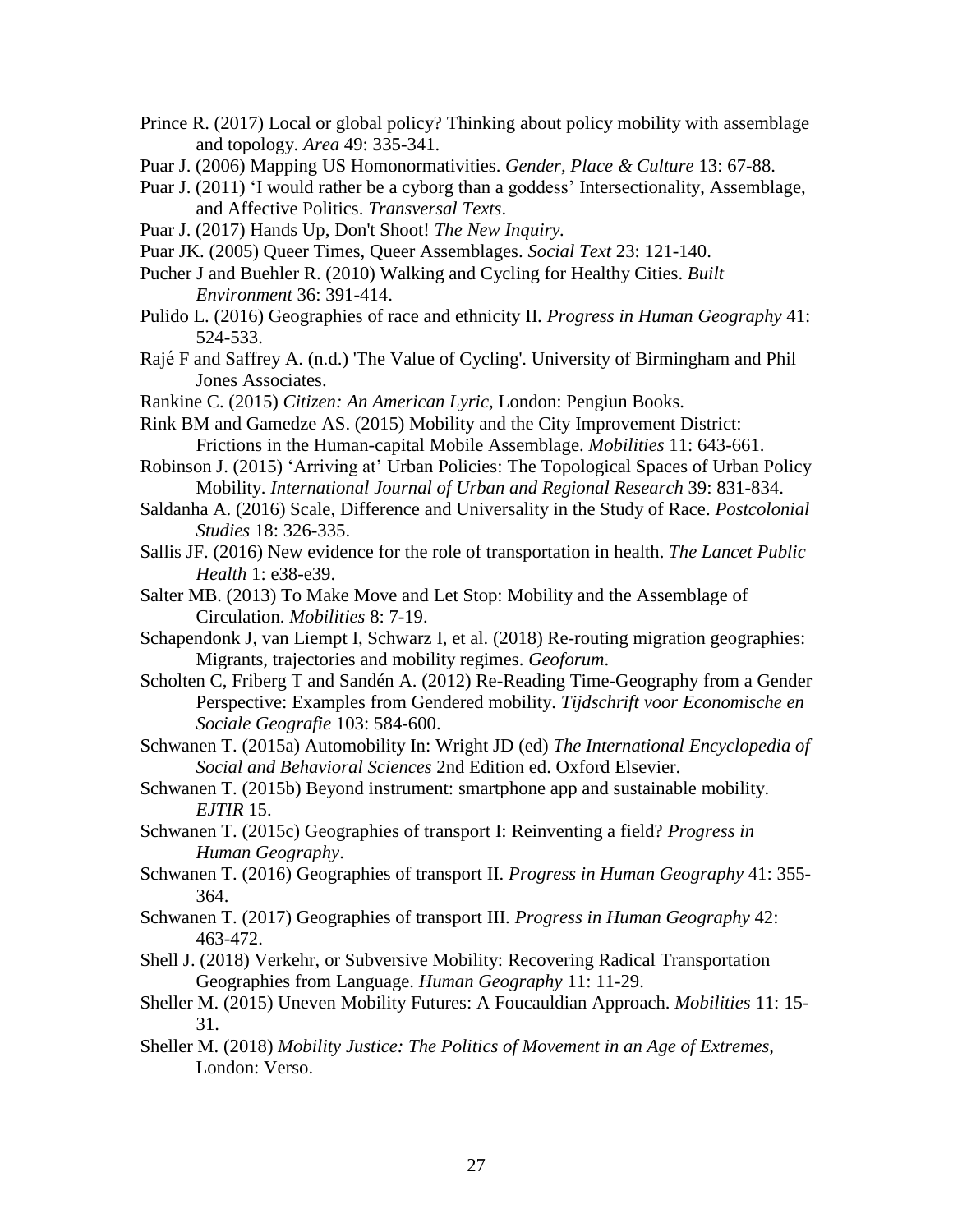- Sheller M and Urry J. (2006) The new mobilities paradigm. *Environment & planning A.* 38: 207-226.
- Silvey R. (2004) Power, difference and mobility: feminist advances in migration studies. *Progress in Human Geography* 28: 490-506.
- Sims R. RS, F. Creutzig, X. Cruz-Núñez, M. D'Agosto, D. Dimitriu, M. J. Figueroa Meza, L. Fulton, S. Kobayashi, O. Lah, A. McKinnon, P. Newman, M. Ouyang, J. J. Schauer, D. Sperling, and G. Tiwari, . (2014) Transport. In: Edenhofer O, R. Pichs-Madruga, Y. Sokona, E. Farahani, S. Kadner, K. Seyboth, A. Adler, I. Baum, S. Brunner, P. Eickemeier, B. Kriemann, J. Savolainen, S. Schlömer, C. von Stechow, T. Zwickel and J.C. Minx (ed) *Climate Change 2014: Mitigation of Climate Change. Contribution of Working Group III to the Fifth Assessment Report of the Intergovernmental Panel on Climate Change.* Cambridge, United Kingdom and New York, NY, USA.: Cambridge University Press.
- Smart MJ, Ralph KM, Taylor BD, et al. (2014) Honey, Can You Pick-Up Groceries on Your Way Home? Analyzing activities and travel among students and in nontraditional households. In: Center UoCT (ed). Los Angeles: University of California Los Angeles.
- Söderström O, Randeria S, Ruedin D, et al. (2013a) Of Mobilities and Moorings: Critical Perspectives. In: Söderström O, Randeria S, Ruedin D, et al. (eds) *Critical Mobilities* London: Routledge.
- Söderström O, Randeria S, Ruedin D, et al. (2013b) Critical Mobilities. Lausanne: EPFL Press.
- Spinney J. (2016) Fixing Mobility in the Neoliberal City Cycling Policy and Practice in London as a Mode of Political Economic and Biopolitical Governance. *Annals of the Association of American Geographers* 106: 450-458.
- Springer S. (2014) Why a radical geography must be anarchist. *Dialogues in Human Geography* 4: 249-270.
- Stehlin J. (2014) Regulating Inclusion: Spatial Form, Social Process, and the Normalization of Cycling Practice in the USA. *Mobilities* 9: 21-41.
- Stehlin J. (2015) Cycles of investment: bicycle infrastructure, gentrification, and the restructuring of the San Francisco Bay Area. *Environment and Planning A* 47: 121-137.
- Stein P. (2015) Why are bike lanes such heated symbols of gentrification. *The Washington Post.* Washington.
- Szeman I and Boyer D. (2017) *Energy humanities: an anthology,* Baltimore: Johns Hopkins University Press.
- Temenos C and McCann E. (2013) Geographies of Policy Mobilities. *Geography Compass* 7: 344-357.
- Temenos C, Nikolaeva A, Schwanen T, et al. (2017) Theorizing Mobility Transitions. 7: 113.
- Tyfield D. (2014) Putting the Power in 'Socio-Technical Regimes' E-Mobility Transition in China as Political Process. *Mobilities* 9: 585-603.
- Urry J. (2004) The 'System' of Automobility. *Theory, Culture & Society* 21: 25-39.
- Uteng TP. (2009) Gender, ethnicity, and constrained mobility: insights into the resultant social exclusion. *Environment and Planning A* 41: 1055-1071.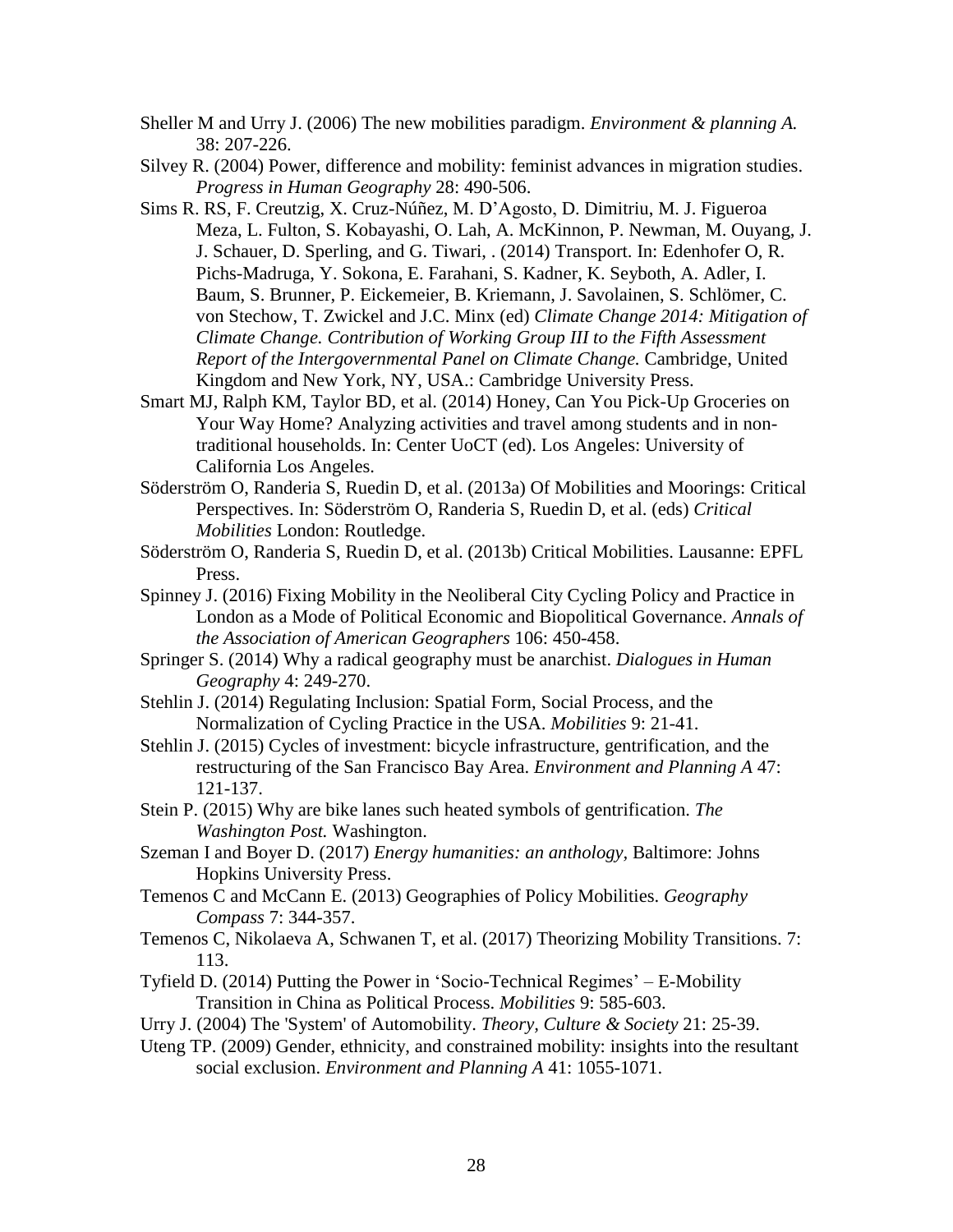- Uteng TP and Lucas K. (2017) *Urban Mobilities in the Global South,* Milton: Routledge Ltd.
- Vergragt P, Wells P and Nieuwenhuis P. (2017) *The Business of Sustainable Mobility: From Vision to Reality*: Taylor and Francis.
- Waitt G and Welland L. (2017) Water, skin and touch: migrant bathing assemblages. *Social & Cultural Geography*: 1-19.
- Walks A. (2014) Stopping the 'War on the Car': Neoliberalism, Fordism, and the Politics of Automobility in Toronto. *Mobilities*: 1-21.
- Walsh D, Valestrand H, Gerrard S, et al. (2013) Gendered mobilities in the North: Advancing an international comparative perspective. *Norsk Geografisk Tidsskrift* 67: 260-265.
- Walters W. (2018) Aviation as deportation infrastructure: airports, planes, and expulsion. *Journal of Ethnic and Migration Studies* 44: 2796-2817.
- Weheliye AG. (2014) *Habeas Viscus: Racializing Assemblages, Biopolitics, and Black Feminist Theories of the Human,* Durham and London: Duke University Press.
- Whatmore S. (2013) Earthly Powers and Affective Environments: An Ontological Politics of Flood Risk. *Theory, Culture & Society* 30: 33-50.
- Wood A. (2015) The Politics of Policy Circulation: Unpacking the Relationship Between South African and South American Cities in the Adoption of Bus Rapid Transit. *Antipode* 47: 1062-1079.
- Woodcock J, Edwards P, Tonne C, et al. (2009) Public health benefits of strategies to reduce greenhouse-gas emissions: urban land transport. *Lancet* 374: 1930-1943.
- Wylie J. (2005) A single day's walking: narrating self and landscape on the South West Coast Path. *Transactions of the Institute of British Geographers* 30: 234-247.
- Wynter S. (2001) Towards the Sociogenic Principle: Fanon, Identity, the Puzzle of Conscious Experience, and What It Is Like to Be "Black". In: Duran-Cogan MF and Gomez-Moriana A (eds) *National Identities and Sociopolitical Changes in Latin America.* London: Routledge.
- Wynter S. (2003) Unsettling the Coloniality of Being/Power/Truth/Freedom: Towards the Human, After Man, Its Overrepresentation - An Argument. *The New Centennial Review* 3: 257-337.
- Yusoff K. (2018) *A Billion Black Anthropocenes or None,* Minneapolis: University of Minnesota
- Zavestoski S and Agyeman J. (2015) *Incomplete Streets: Processes, Practices, and Possibilities,* New York: Routledge

#### **Notes**

 $\overline{a}$ 

<sup>&</sup>lt;sup>i</sup> Lovell (2019) for example argues for the inclusion of 'failed' policies in the study of policy mobilities. While there is discussion of how failure is framed through its relations with immobility and relations of power, there is less engagement with the dualisms and hierarchies of value that underpin notions of 'success' or 'failure'.